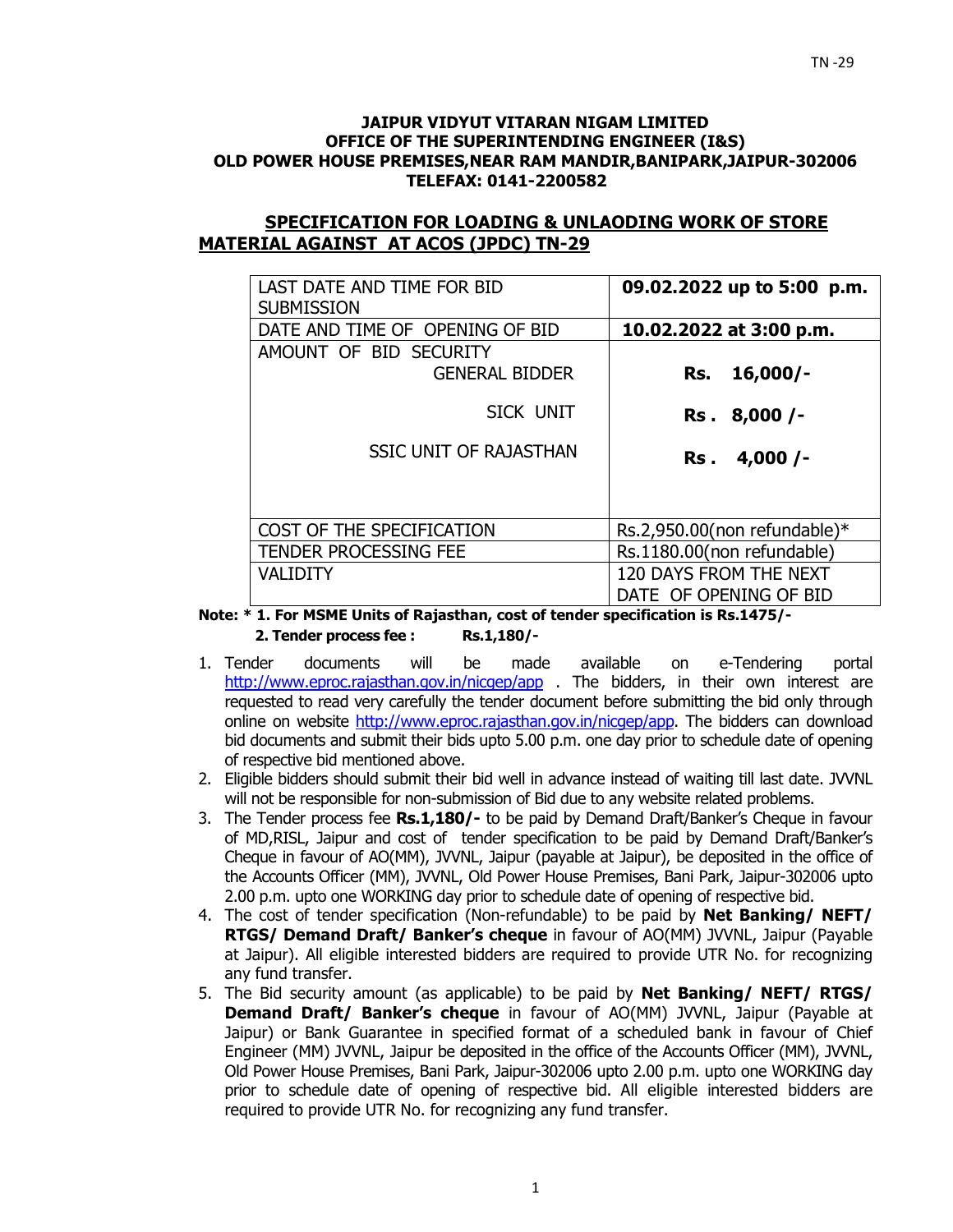- **6. \* In case SSI units of Rajasthan quote less than the tendered quantity then they are required to furnish Bid Security @ 0.25% of the estimated value of quantity offered on the basis of estimated unit FOR destination price.**
- 7. Further, while depositing the bid security amount in the office of Accounts Officer (MM), JVVNL, Jaipur, the bidders shall also furnish a certificate of SSI unit of Rajasthan/ sick unit and also to submit a letter mentioning the quantity offered by them. An Affidavit for MSME unit of Rajasthan in the enclosed format is to be furnished on non-judicial stamp paper of Rs.100/- duly attested by Notary public, to the office of Sr.Accounts Officer (MM), JVVNL, Jaipur. The Bid Security of requisite amount shall be furnished on non-judicial stamp paper of Rajasthan State.
- **Note** :- 1. All eligible interested bidders are required to get enrolled on e-Tendering portal http://www.eproc.rajasthan.gov.in/nicgep/app.
	- 2.If any difficulty arises, in down downloading/ uploading of tender you may contact in the

RISL, Jaipur Rajasthan at following Contact/address

**Address of RISL:-** RajCOMP Info Services Limited (RISL)

1<sup>st</sup> Floor, Yojana Bhawan, Tilak Marg, C-Scheme, Jaipur (Rajasthan)

| 0120-4200462, 0120-4001002                               |
|----------------------------------------------------------|
| 8826246593                                               |
| support-eproc[at]nic[dot]in                              |
| Local Helpdesk Number - 0141-4022688                     |
| Available all Working days (between 9.30 AM and 6.00 PM) |
| eproc[at]rajasthan[dot]gov[dot]in                        |
|                                                          |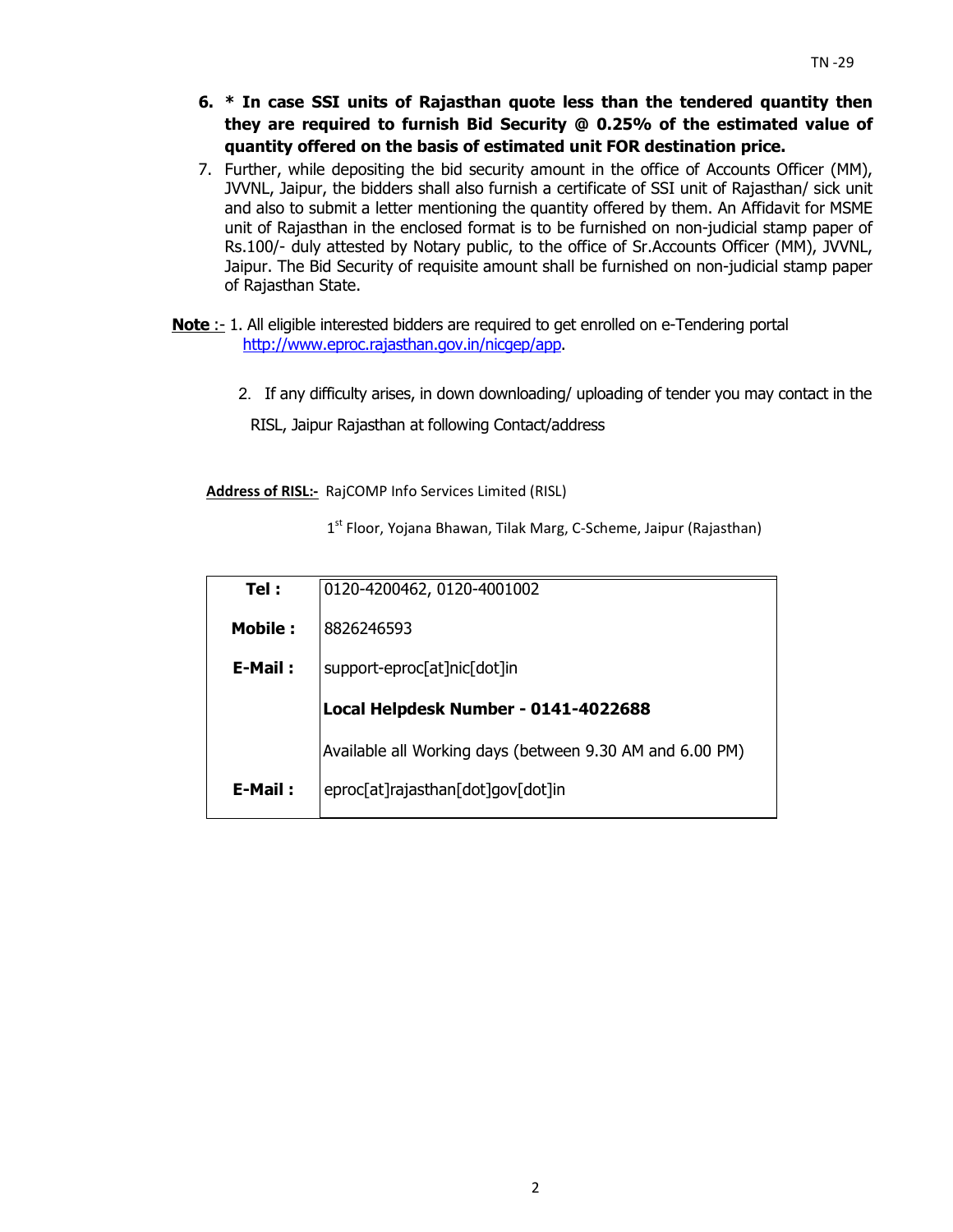

| Instructions to bidders               |                   |
|---------------------------------------|-------------------|
| <b>General Conditions of Contract</b> |                   |
| <b>Technical Specification</b>        |                   |
| Schedule of Requirement               |                   |
| <b>Qualification Requirement.</b>     |                   |
| Price Schedule (BOQ)                  | To be uploaded On |
|                                       | line on website   |
| Amendments in ITB-GCC                 |                   |
| Performa of bank guarantee for bid    |                   |
| security                              |                   |
|                                       |                   |
| Bank account details                  |                   |
| Format of affidavit for MSME Unit     |                   |
| Declaration by the Bidder             |                   |
| Declaration by the Bidder towards     |                   |
| blacklisting/debarment etc.           |                   |
|                                       |                   |

Note:- The Bidder, in their own interest, is advised to go, through carefully the above schedules.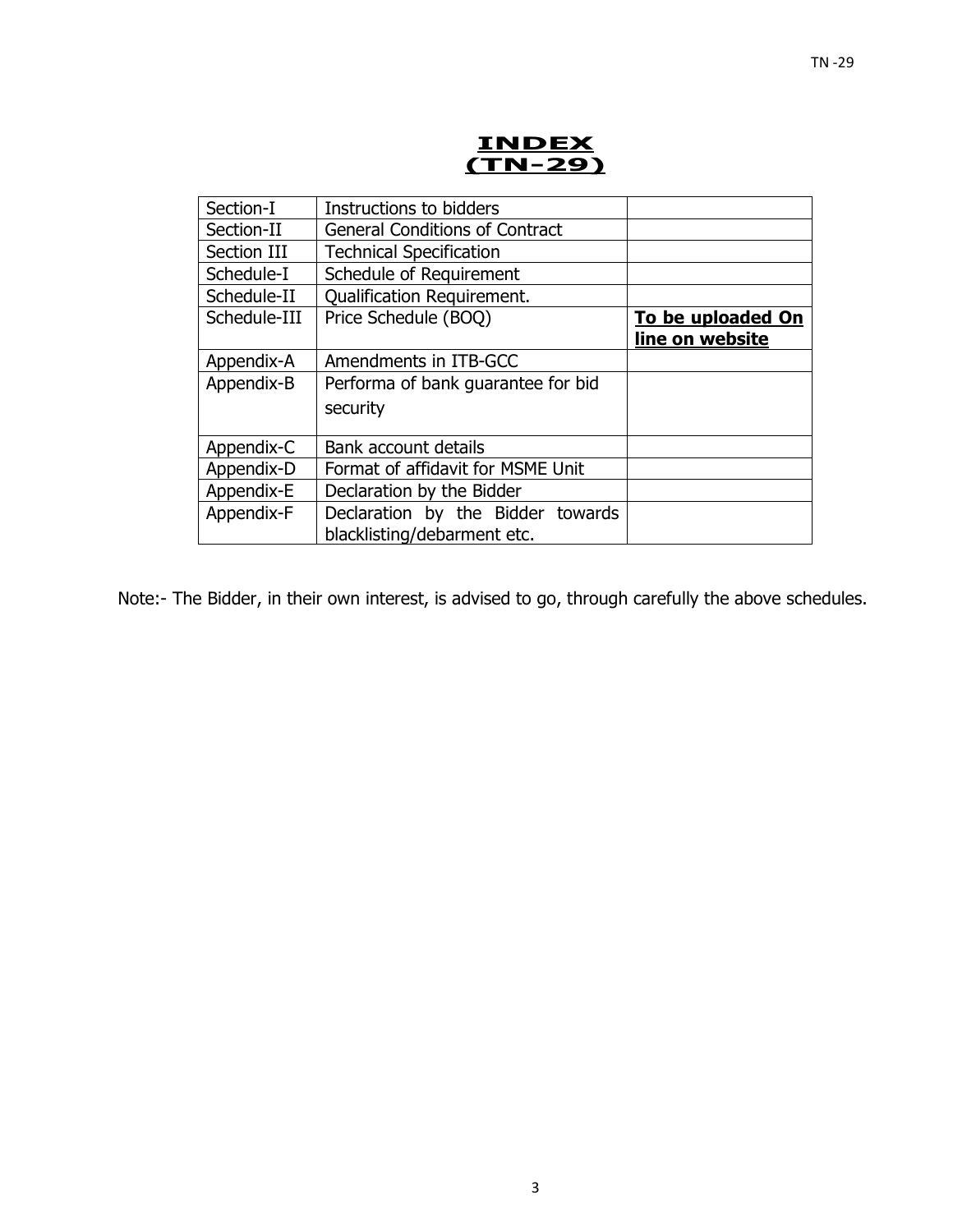## **JAIPUR VIDYUT VITRAN NIGAM LIMITED SECTION-III**

## **TECHNICAL SPECIFICATION FOR LAODING & UNLOADING WORK OF STORE MATERIAL AT ACOS (JPDC) AGAINST TN-29**

### 1.0 **SCOPE**

This specification covers the loading & unloading work by crane of 12 Ton capacity (including enquire mainpower) of store material through Contractors for the Sub-Store Kukas of Jaipur Discom.

## 2.0 **REQUIREMENT OF VEHICLES USED:-**

- i) The Crane should have valid certificate of "Pollution under control".
- ii) The Crane should have "valid Insurance coverage" and up to date Road Tax of GOR for transportation within Rajasthan paid Documents.
- iii) The Milometer of the Crane must be accurate & in working condition.
- iv) The Crane offered should have valid & relevant goods carrier registration for commercial use.
- v) Attested Photostate copy of registration certificate, road tax, pollution under control of each crane provided are to be submitted at the time of agreement.
- vi) The crane must ply on all those roads which are considered suitable by the SE (I&S), JVVNL, Jaipur, In charge of the crane and his decision in this regard shall be final & binding.
- vii) All the documents (Fitness, Toll Tax, Insurance & Pollution certificate) of the crane must be renewed time to time before its expiry of validity during the contract period.
- viii) The crane should not be older than Ten years.

## 3.0 **DRIVER/Operator:-**

- i) Contractor has to provide separate driver with each crane at his cost.
- ii) Drivers must have valid driving license for the entire currency of the contract. (Valid ID Proof & driving license)
- iii) Full particulars of the drivers are to be given by contractor at the time of entering into agreement.
- iv) Drivers should be well dressed & well behaved, any misbehavior by the drivers shall be construed unsatisfactory service.
- v) Driver must not smoke or drink liquor while on duty and must not be under Intoxication while on duty.
- vi) The successful contractor shall provide sufficient money with the driver so that he can meet the expenditure on any incidental repairs/maintenance etc. during working hours, when the crane is on duty. The Nigam under no circumstances will incur any expenditure on these items.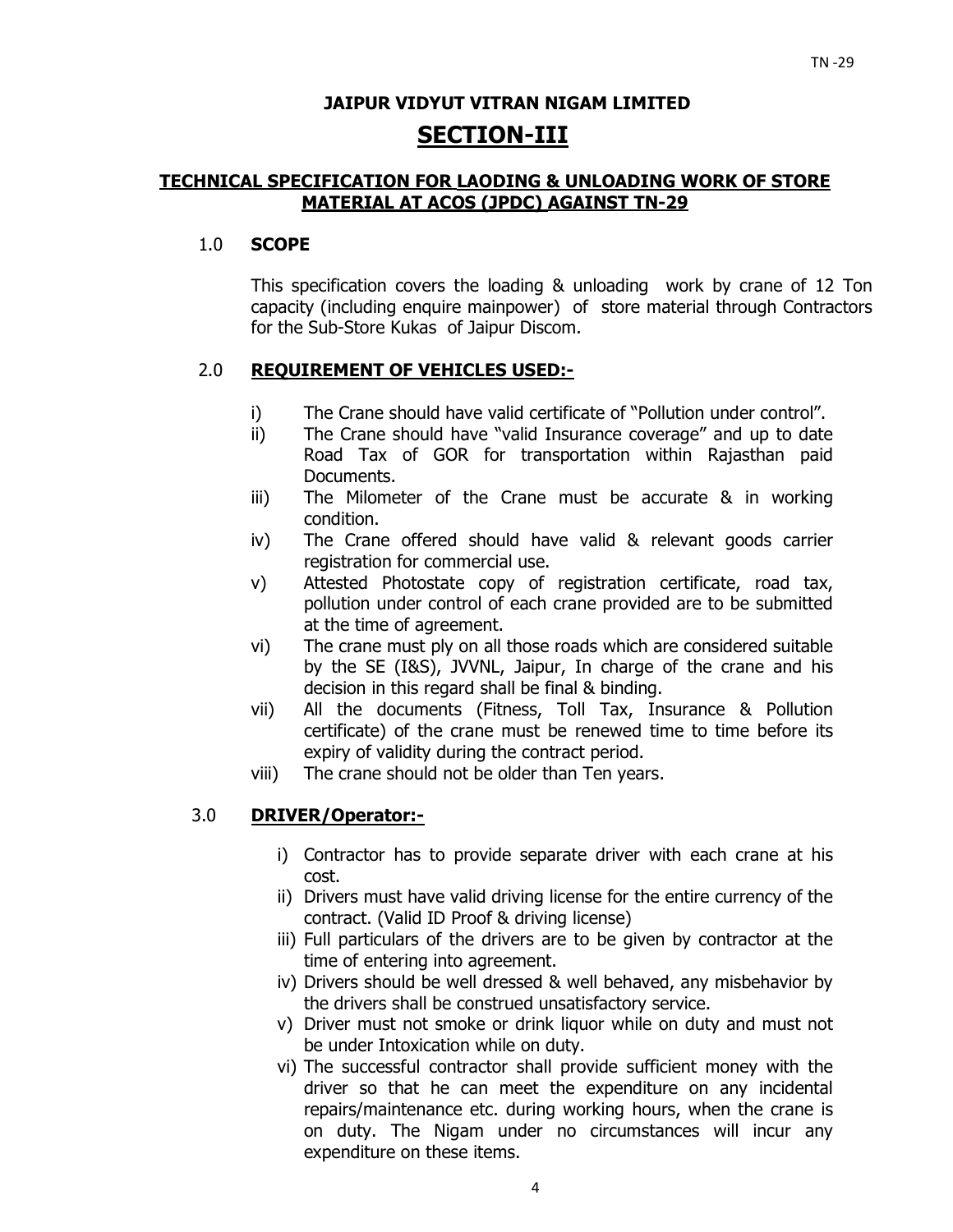vii) A log book for each crane will be maintained by the driver/operator for recording daily loading & unloading and capacity wise activities of each day. Performed and get signature of the user of the crane and the driver/operator will got the signature of the controlling officer receiver of materials/goods in healthy condition at his destination. The custodian of the log book, however, shall be the nodal officer.

### 4.0 **WORKING HOURS:-**

The working hours for hired crane would be 24 hours.

#### 5.0 **CONTRACT PERIOD/TIME SCHEDULE:-**

The contract shall be upto 31.3.2022 and can be extended further subject to satisfactory working /performance on mutual consent.

## 6.0 **ACCIDENT/ SAFETY MEASURES:-**

Any compensation payable for damages caused due to accident by Contractor's crane/driver to any party/property/man power & others shall be borne by contractor. The department/JVVNL will not be responsible for the same in any way.

## 7.0 **TERMS OF PAYMENT**:-

The payment shall be governed as per Clause No. 1.42, 1.43 & 1.44 of General Condition of Contract (section-II) Further, the clause No. 1.43 of General Condition of Contract has been amended to the extent as under:

1.43 Payment shall be due and payable by the purchaser in accordance with the provision of the contract within a reasonable period from the date of receipt of each invoice by the contractor / supplier duly supported by a certificate of the Engineer. The purchaser will take all possible effort to make payment to the contractor / supplier generally on  $45<sup>th</sup>$  day after receipt of duly verified challans / receipt / bill in the office of paying authority (Sr. Accounts Officer (CPC) and completion of contractual formalities. But in case of delay in payment the purchaser shall not be liable to pay any interest on the outstanding to the contractor / supplier.

Payment shall be made only through electronic mode i.e. RTGS or NEFT. The charges being levied by the bank for providing this service shall be to supplier's account on actual. For this, the required details viz; name of supplier in which thye bank along with its IFS code are required to be obtained from the payee on its letter head duly signed by the supplier or its authorized signatory.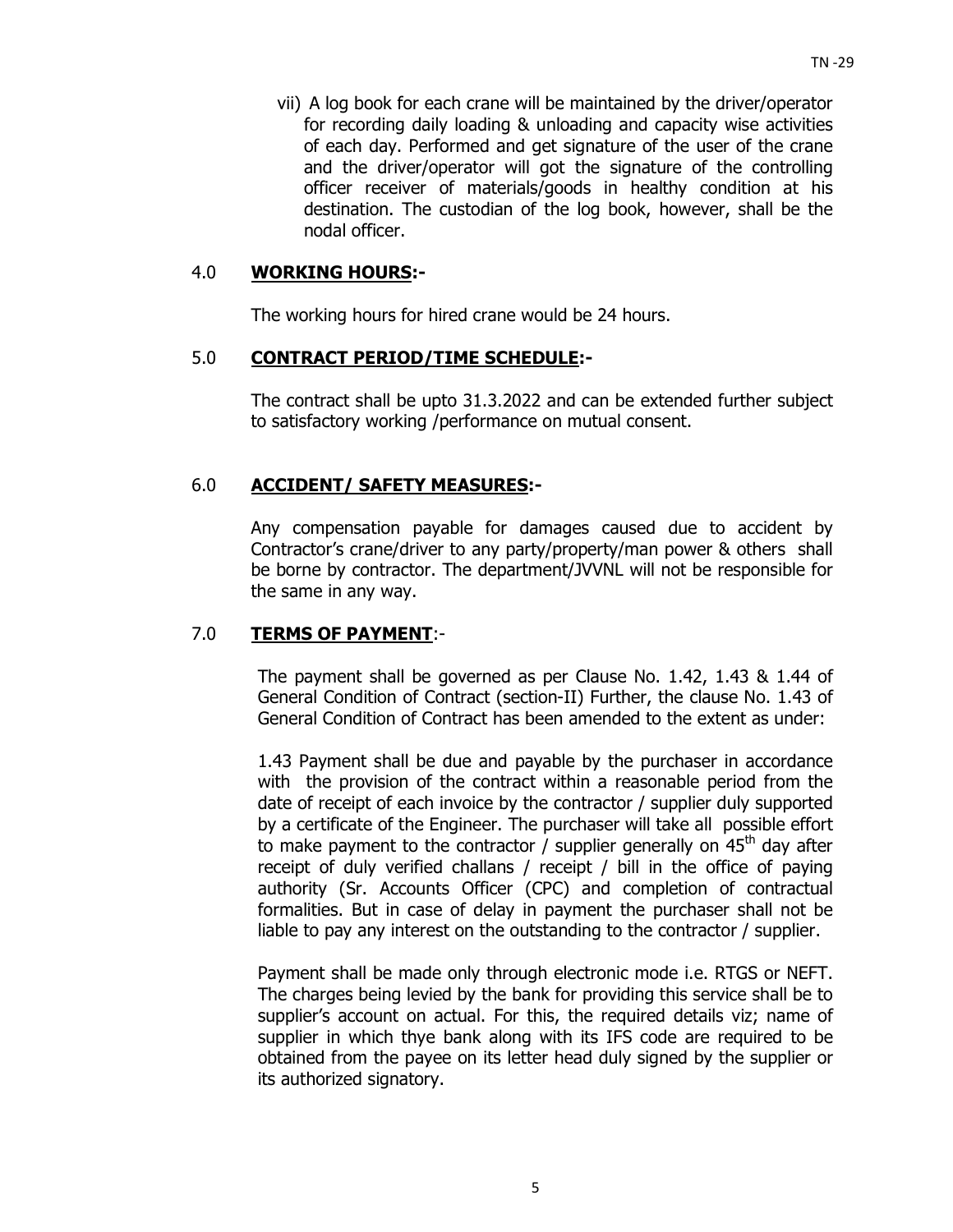## **8.0 INSURANCE**:

Contractor shall load & unload the material safely. Recovery against damaged cost by mishandling of material due to negligence crane /operator shall be made from the bills as well as security deposit of the contractor. The recovery in this respect shall be Determine by SE(I&S) on the recommendation/proposal on nodal officer. You will provide insurance paper with your bill. Bills will be cleared after checking of insurance paper of material.

## 9.0 **CPF/EPF Scheme:-**

The contractor will have to furnish the information in Performa "C" every month or with every bills along with copies of challans in respect of the employees engaged in connection with the execution of work from the date of its commencement and up to the date of completion of this work. If the contractor fails to furnish this information, The Accounts Officer (MM), JVVNL, Jaipur, shall deduct the amount from the each bill of the contractor at the rates applicable at the time of payment as per CPF rules/Act and keep under the head 46.92 (Misc. deposit) of the contractor/employee till furnishing the information in the above mentioned Performa along with nomination form within stipulated period failing which the amount so deducted shall be deposited with regional P.F. commissioner within stipulated period as per CPF rules/act.

10.0 All expenditure on repairs, maintenance, taxes, permits, insurance (Material as well as) & driver will be borne by contractor.

## 11.0 **PENALTY:-**

- i) In case vehicle is not provided by the contractor on a day then vehicle from another contractor will be hired at risk & cost of original contractor.
- ii) Absence of the vehicle is not permissible, so substitute road worthy vehicle will have to be provided by contractor at all time.
- iii) However, on any account if the vehicle is not provided continuously for seven days, it will be construed as unsatisfactory performance for which security deposit of the vehicle shall be forfeited and contract shall be terminated and firm will be black listed in all three Discom.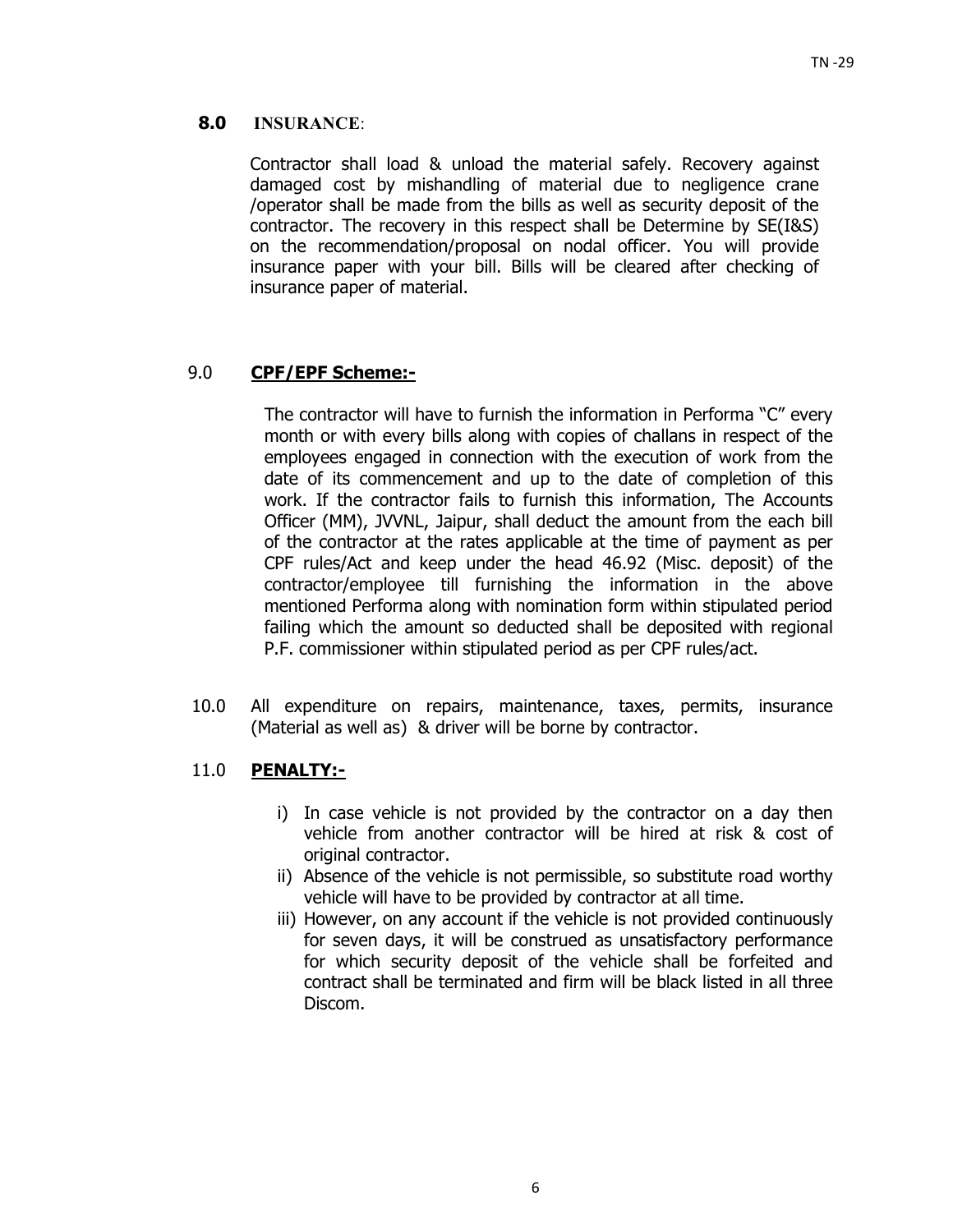## 12.0 **RISK & COST:-**

- i) In case of poor performance of failure to carry out this contract as per terms and conditions of the agreement or not providing the vehicle, concerned controlling officer of the vehicle will have the right to hire vehicle from the another contractor, at the risk & cost of the original contractor.
- ii) Any excess expenditure incurred by the department for vehicle in pursuance to para 11.1 shall be recovered from the monthly bills or security deposit of the contractor.

## **13.0 PARKING:-**

i) The hired crane may be parked in the premises of Jaipur Discom if space is available. However in this case, the safety & security of the crane shall not be the responsibility of the Jaipur Discom and it will be at the risk of the contractor.

## 14.0 **DECISION OF THE JVVNL**

Regarding the meaning and effect of the terms & conditions the decision of CE (MM) shall be final and binding on contractor.

- i) The JVVNL reserves the right to award this work wholly or partly to any other suppliers also.
- ii) The JVVNL reserves the right to terminate the contract at any time by giving 15 day notice in writing without assigning any reason thereof.
- iii) JVVNL may award Rate Contract to all such bidder. A panel of such bidders may be formed. At The discussion of Nigam the work order to such bidders may be awarded for different locations as well as for different time duration period.
- iv) In case of any violation of terms & conditions of contract or unsatisfactory service/ Performance, the JVVNL reserves the right to terminate the contract by giving 15 days notice to the contractor.

## 15.0 **ARBITRATION:-**

- i) In the event of any question, dispute or difference arising under this agreement or in connection therewith, except as to matter the decision of which is specifically provided under this agreement, the same shall be referred to sole arbitration of the Chief Engineer (MM), JVVNL, Jaipur.
- ii) The agreement to appoint an arbitrator will be in accordance with the arbitration and conciliation act 1996. There will be no objection to any such appointment that the arbitrator is Govt. Servant or that he has to deal with the matter to which the expressed views on all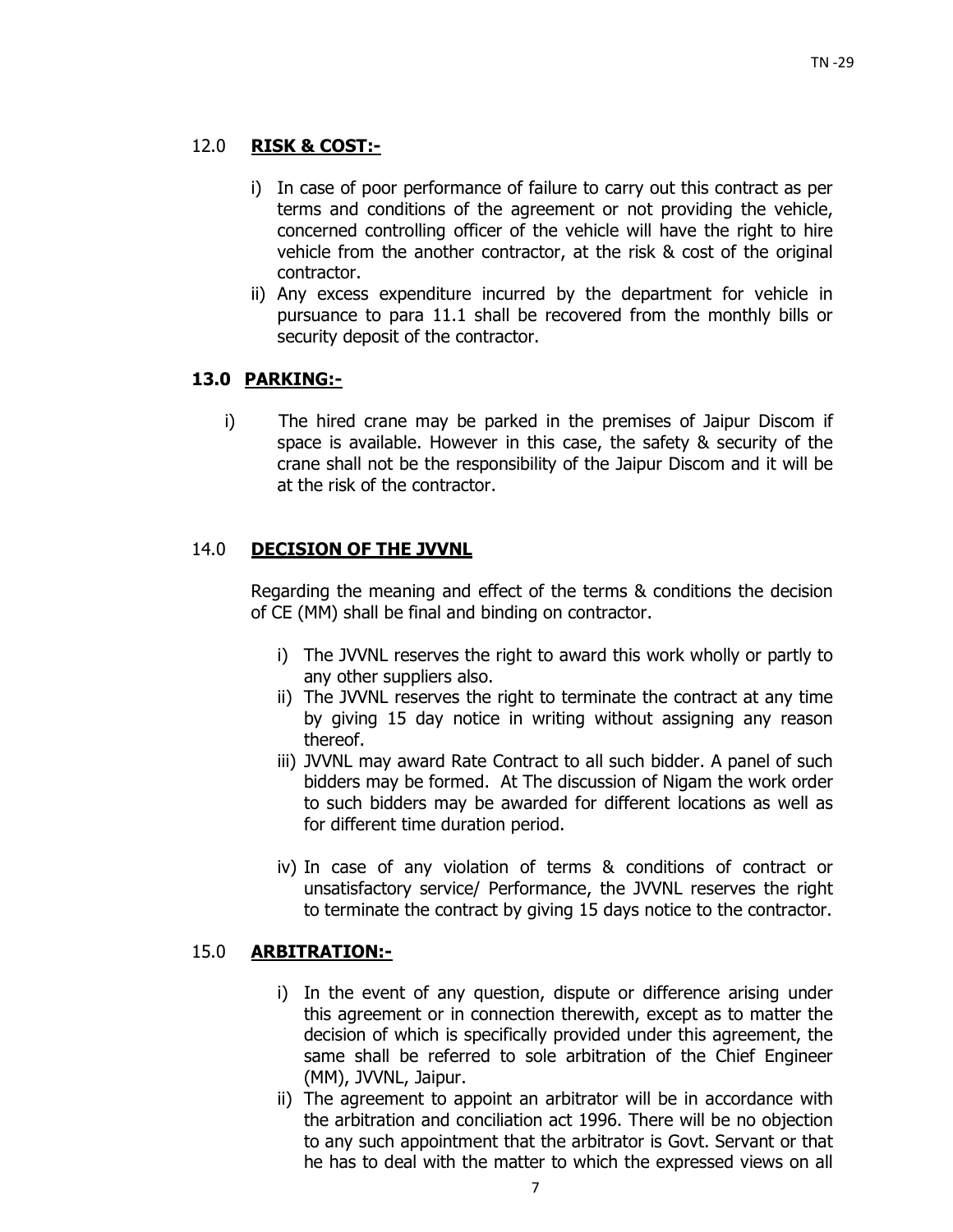or any of the matter under dispute. The decision of arbitrator shall be final and binding on the parties. In the event of such arbitrator to whom the matter is originally referred, being transferred or vacating his office or being unable to act for any reasons whatsoever may be, the Chief Engineer (MM), JVVNL, Jaipur or the said officer shall appoint another person to act an arbitrator in accordance with the terms & conditions of the contract agreement and the person so appointed shall be entitled to proceed from the stage of which it was left out by his predecessors.

- iii) The arbitration may from time to time with the consent of parties enlarge the time for making and publishing the award, subject to aforesaid arbitration and conciliation Act, 1996 and the rules made there under, any modification thereof for the time being in force shall be deemed to apply to the arbitration proceeding under this clause.
- iv) The venue of the arbitration proceeding shall be the office of Superintending Engineer (I&S), JVVNL, Jaipur or Chief Engineer (MM), JVVNL, Jaipur or such other places as the arbitrator may decide.

## 16.0 **FORCE MAJEURE CONDITIONS:-**

If at any time during the currency of contract, contractor's performance in whole or in part be prevented or delayed by the reasons of any war, hostility acts of public enemy, civil commotion, Sabotage, Fire, Floods, Explosion, Epidemics, Quarantine, Restriction, Act of god herein after referred to as "Events" then provide notice and adequate proof of date of occurrence there of the provisions of clause 11 shall not be invoked by concerned authorities of the JVVNL, Provided further that the work under the contract shall be resumed immediately. After such events have ceased to exist and the decision of the Chief Engineer (MM), JVVNL, Jaipur of his authorized officers whether the work has been resumed or not shall be final and conclusive.

#### 17.0 **CONTRACT AGREEMANT:**

The supplier shall execute contract document in the manner as detailed below:-

- 1. Copy of the rate contract order including specification signed on each page.
- 2. GCC duly signed.
- 3. Instructions to tenders duly signed.
- 4. A non judicial stamp paper worth Rs. 15,000/- (Rs. Fifteen Thousamd only) duly signed as under:-

"AFFIXED WITH P.O. No. \_\_\_\_\_\_\_\_\_\_\_\_ DATED \_\_\_\_\_\_\_\_\_\_\_\_\_

All the above contract document shall be signed by an authorized person holding valid power of Attorney. A copy of power of Attorney in favour of person signing these documents duly notorised in original on non judicial stamp paper of Rs. 100/- (Rs. One hundred only) shall also be furnished.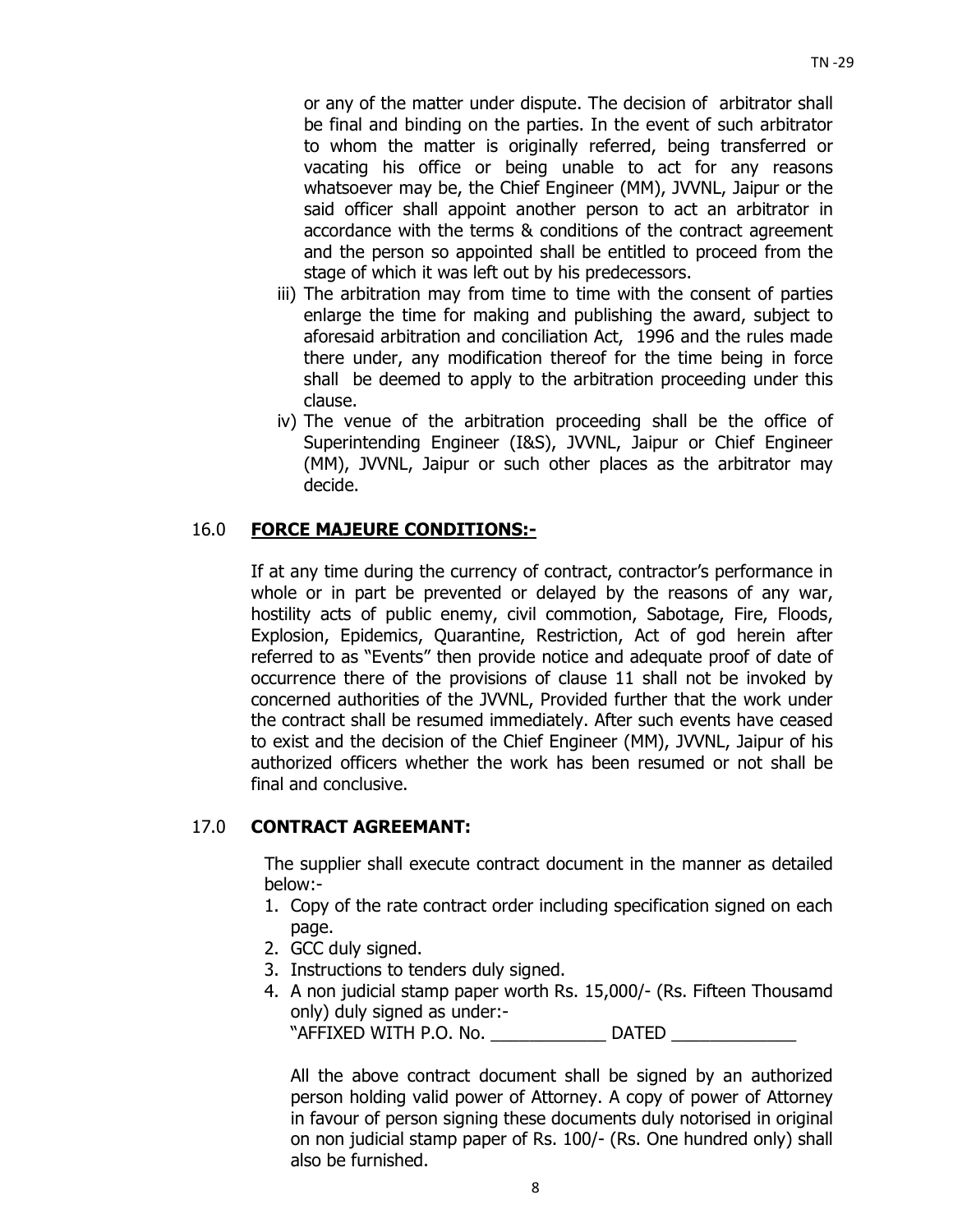### **18.0 SECURITY AGAINST MATERIALS :**

The Contractor shall be fully responsible for the safe custody of all the material issued by JVVNL for the work (s) as per quantity mentioned in Bill of Material enclosed along with work order till their completion and handed over to concerned consignee. For this the contractor shall take suitable storagecum-erection insurance cover note for entire project / material equivalent to cost of Bill of Material of the work order at the store Issue Rate at his own cost. Such insurance will cover any destruction / risk of loss or damage of material by way of theft, damage in transit etc.

The bidder shall be liable to furnish security bank guarantee, in order to secure safeguard against any embezzlement / misappropriation of material. You shall furnish SBG against safe custody of material equivalent to 10 % (ten percent) of contract valuewithin a period of 15 days from work order. The same shall be deposited by the successful bidder either in the form of crossed Bank Draft /Bankers cheque or by way of Bank Guarantee from scheduled Bank on nonjudicial stamp papers worth 0.25 % of BG value & max. uptoRs. 25000/- in the prescribed format in favour of the Superintending Engineer (I&S), JVVNL. The Security Bank Guarantee is to be remained valid for a period of commencement & completion period + 03 months from the date of commencement of contract in the first instant and may have to extended if desired. It will be the sole duty of bidder to get the SBG extended well in time to maintain its validity as desired by the JVVNL. The security bank guarantee shall be released only after completion of 03 month of completion of work/handover of the project whichever is later.

#### **19.0 PERFORMANCE SECURITY:-**

The Performance security wherever appearing in the tender document may be read as under-: 3% of the amount of work order, in case of procurement of works; In order to secure / assure due fulfilment of the contract / satisfactory work performance, the successful Bidder(s) upon receipt of preliminary acceptance letter/detailed work order as the case may be shall furnish within a period of 15 days a PBG equivalent to 03 (Three)% of contract value either in the form of crossed Bank Draft/ banker's cheque or by way of Bank Guarantee from scheduled Bank, which shall be got verified from the issuing bank. The BG shall be furnished on non-judicial stamp papers worth 0.25 % of BG value & max. uptoRs. 25,000/- in the prescribed format in favour of the Superintending Engineer (I&S), JVVNL. The Performance Bank Guarantee is to be remained valid for a period of commencement& completion period + 12 Months (Performance Period) + 6 months(grace period for lodging any claims as admissible) from the date of commencement of contract in the first instant and may have to be extended if desired. The performance bank guarantee shall be released only after completion of 12 month performance period satisfactorily from the date of completion of work / Handover of the project whichever is later.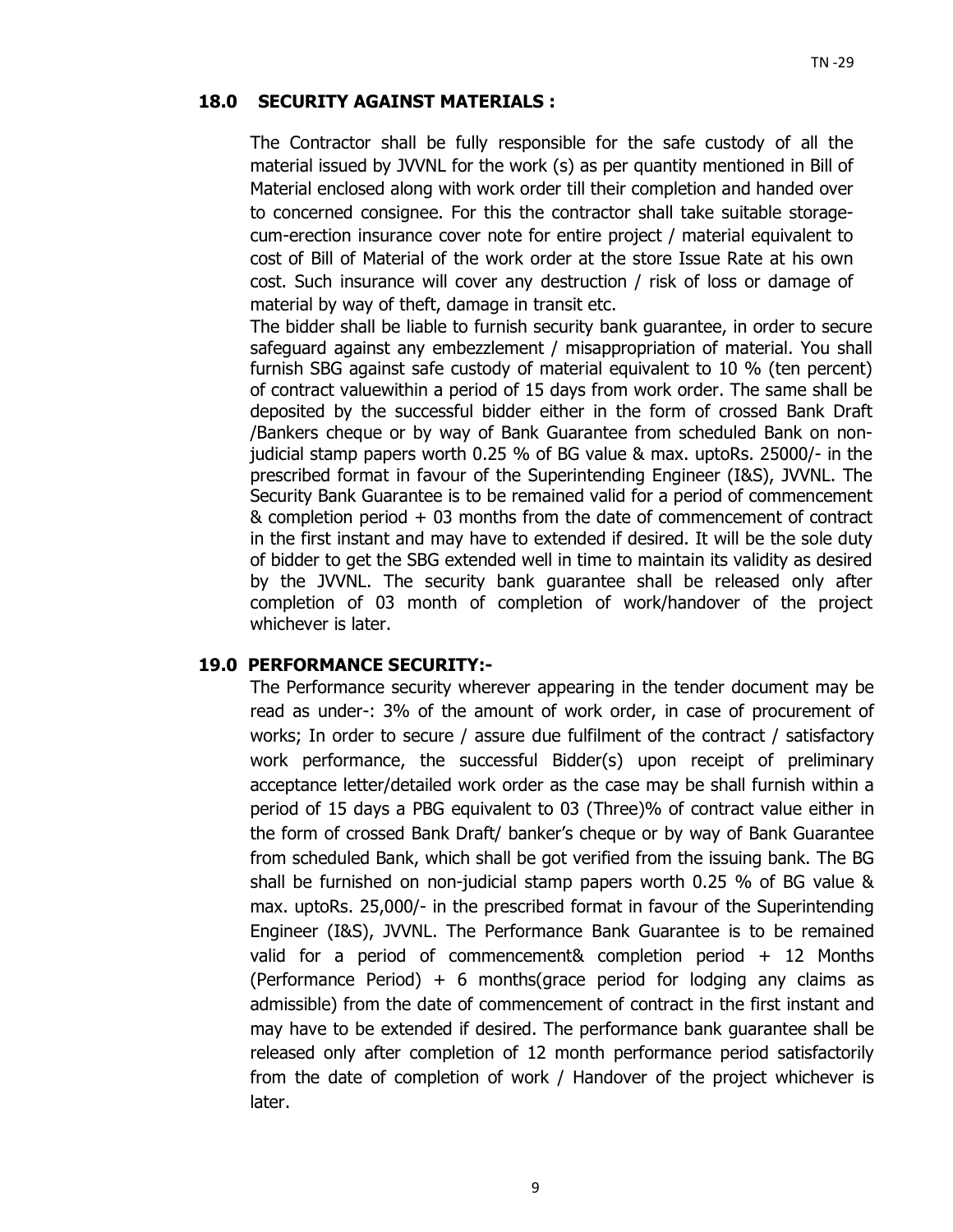## **20.0 SAFETY MEASURES:-**

The contractor shall follow a safe method of working so that no damage / loss is caused to JVVNL, regarding material and also injury to any of workers. The JVVNL shall not be responsible in any way for the injury caused to contractor's labour while working. The contractors should ensure to get insured his all workers against accident from any Nationalized General Insurance Company. The insurance charges shall be borne by the Contractor. A copy of such policy shall be delivered to the payment making authority along the bills.

## **21.0 DISPUTES:**

- a) All disputes differences or questions whatsoever which may arise between JVVNL and the inspecting agency upon or in relation to or in connection with this contract shall be deemed to have been arisen at Jaipur (Rajasthan) and no court other than the courts at Jaipur (Rajasthan) shall have jurisdiction to entertain or try the same.
- b) In case of any question/dispute, difference whatsoever arise between JVVNL and the inspecting agency upon or in relation to the contract the matter may be referred to the settlement committee constituted by Nigam depositing requisite reference fee with Accounts Officer (MM), JVVNL, Jaipur.

## **22.0 INCOME TAX (TDS):**

The income Tax shall be deducted from each bill at applicable rate while arranging the payment to the contractor.

## **23.0 NO DUES:**

No Dues Certificate will be submitted with the final bill duly signed by nodal officer counter signed by the order issuing authority.

## 24.0 **ESI:-**

The firm/contractor will arrange ESI coverage of his workers deployed on the works and as evidence/ proof, he will furnish copy of challan / receipt of the amount paid to the ESI towards such coverage with the every running/ final bill(s).

25.0 The contractor shall produce monthly bills in triplicate along with verified challans /receipt of supply material /verified log book and other requisite documents to the Nodal Officer i.e. XEN (Store), JVVNL, Jaipur for processing the bills. Who shall send them to the Sr. Accounts Officer (CPC), JVVNL, Jaipur for payment after due checking/vetting and verifications.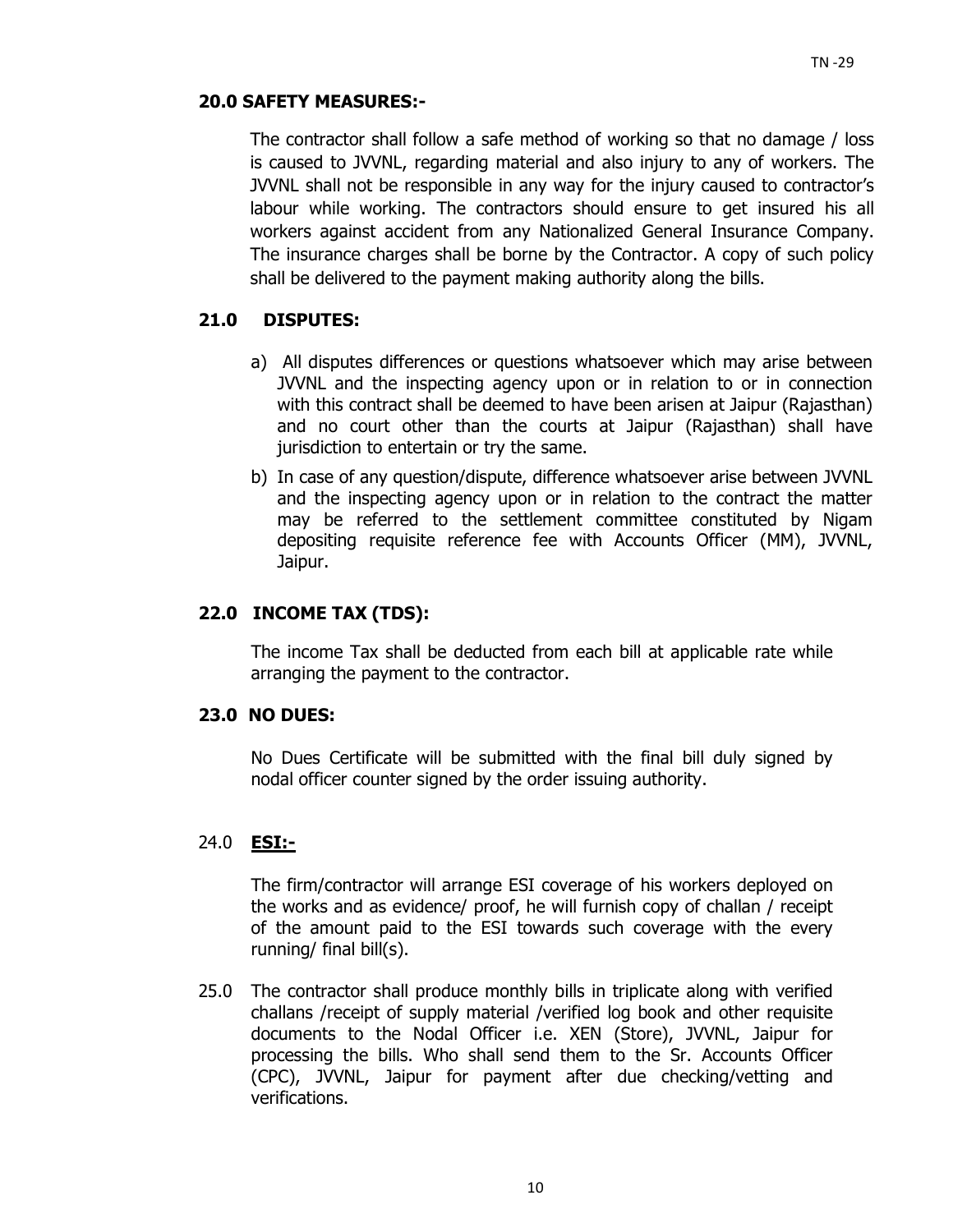## 26.0 **SUB-LETTING**

 The contractor shall not assign the work to any other person to execute the work in part or full.

## 27.0 **PRICES:**

 The prices quoted shall be firm and inclusive of all Taxes Duties, repairing charges of vehicles, CPF contribution, EPF, ESI and other liabilities, except GST which is payable extra if applicable. The quoted prices shall be percentage (%) below/above to the BOQ in totality. Valuation of the bid shall be done accordingly. Toll tax shall be paid extra along with bill on production of payment slip/receipt.

## 28.0 **GST:**

The GST will be applicable as per rules in force, which will be paid extra, if applicable on the production of proof. Bidder should furnish GSTIN No. and PAN No. along with copy of documents.

- 29.0 **CHECKING/ SUPERVISION:** Any officer has authorized by SE (I&S), JVVNL, Jaipur/ Nodal officer/Controlling officer can be authorized for checking /supervision of the work being executed.
- 30.0 **NODAL OFFICER:** The Executive Engineer (Store), JVVNL, Jaipur as shall be the Nodal officer for execution and implement work order/contract.
- 31.0 **CONTROLLING OFFICER:-** The concern ACOS as shall be the controlling officer for execution and implement work order/contract.
- 32.0Award of Rate Contract to successful bidder if same prices are offered by two or more bidders then Nigam (1) May award Rate Contract to all such bidder, if panel of such bidders may be framed. At The discu of Nigam the work order to such bidders may be awarded for different locations as well as for different time duration period or (2) ) May select one bidder through manual lottery, in presence of authorized representatives of all such bidders, who desire to be present.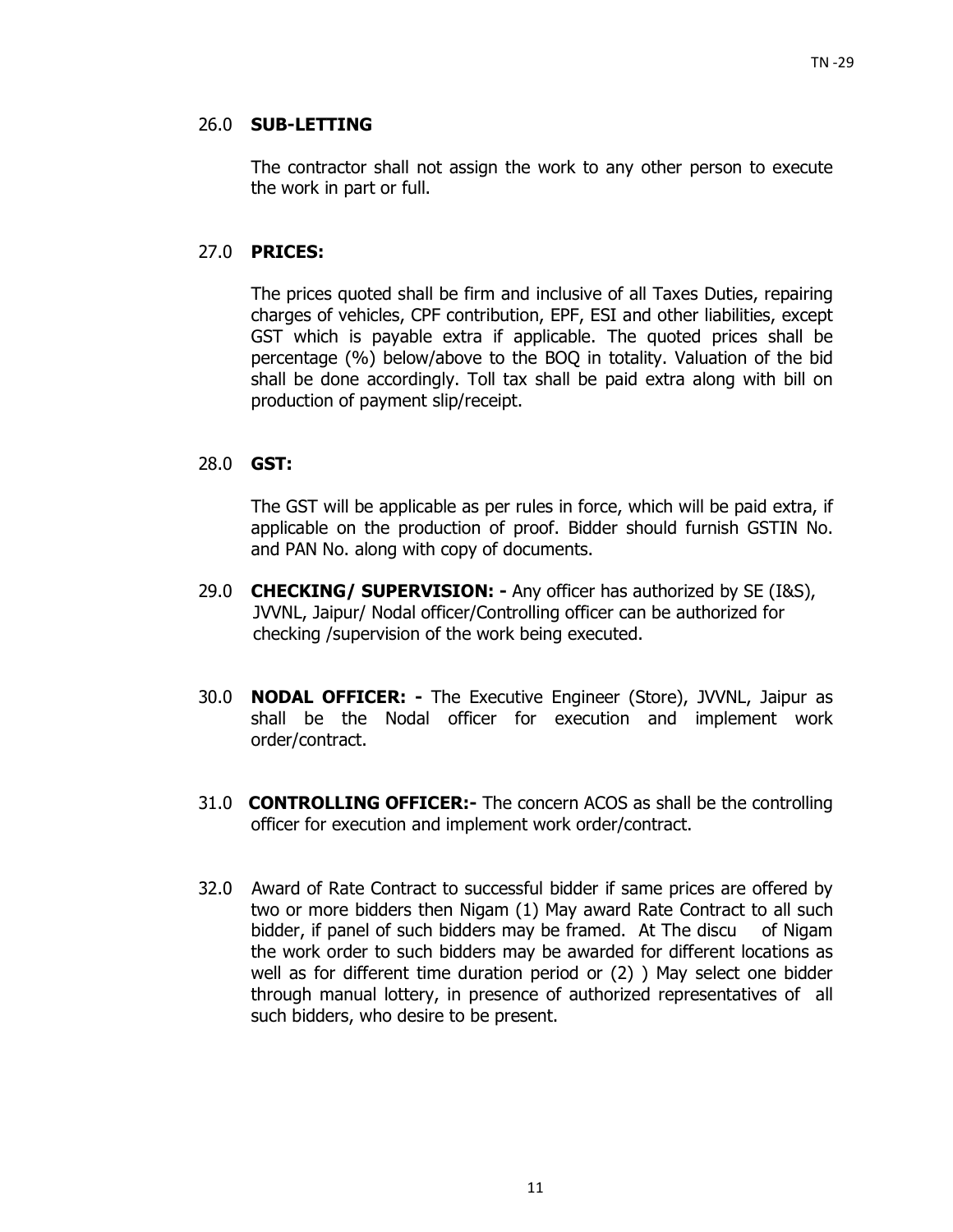## **Schedule-I**

## **Must be filled by the bidder and returned with the bid.**

To,

The Superintending Engineer (I&S), Jaipur Vidyut Vitran Nigam Limited, Jaipur.

Sir,

With reference to your invitation to tender against specification No. TN- 29, we offer following quantity:-

| S.        | <b>Particulars</b>                                             | Tendered Quantity (Nos.) |
|-----------|----------------------------------------------------------------|--------------------------|
| <b>No</b> |                                                                |                          |
|           | $\mathcal{P}$                                                  | 3                        |
|           | Loading & unloading<br>of<br>work<br>store<br>material at ACOS | <b>ACOS (JPDC)</b>       |
|           | (JPDC)                                                         |                          |
|           |                                                                |                          |

Yours faithfully,

Signature of tenderer with stamp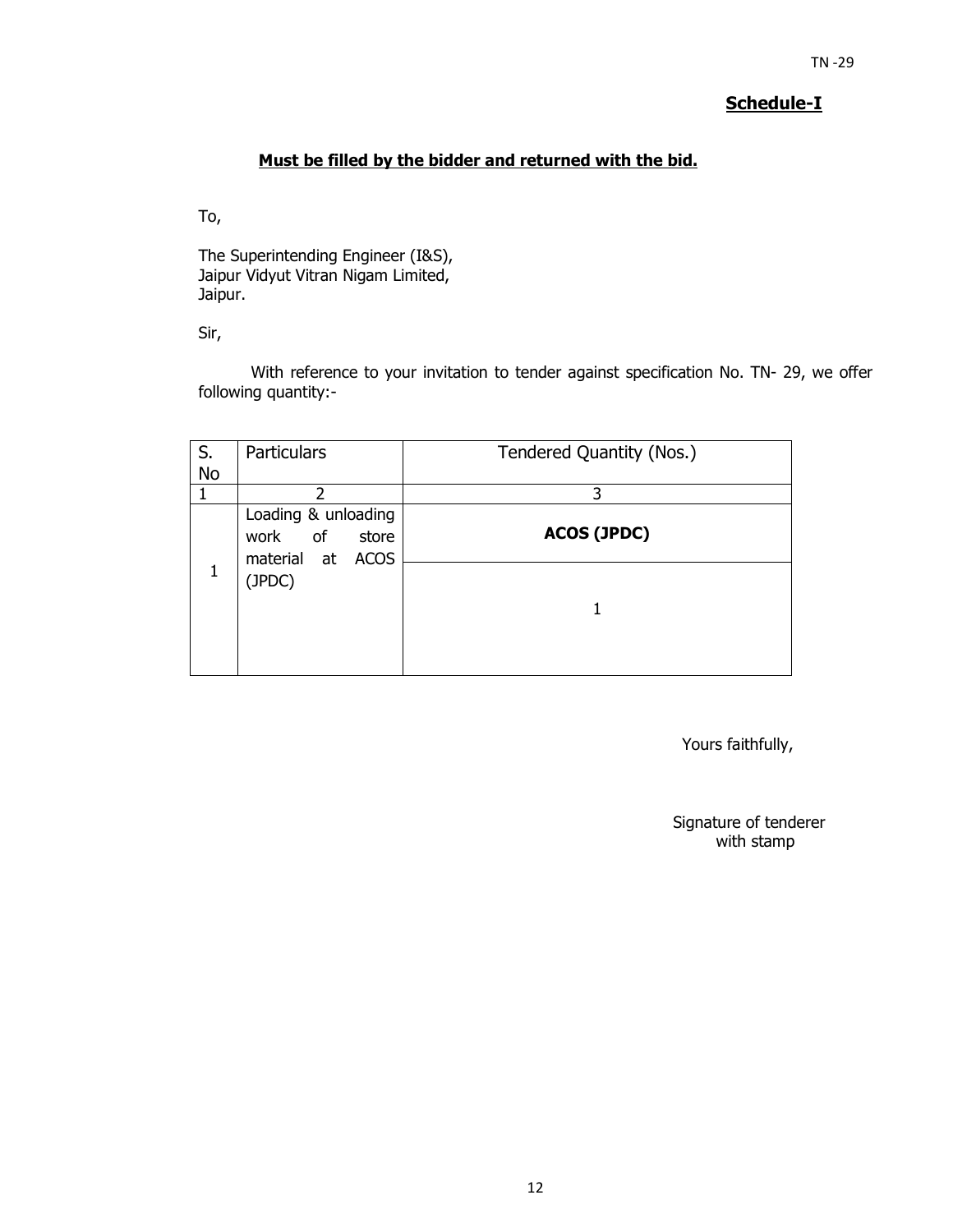#### **SCHEDULE-II**

## **QUALIFICATION REQUIREMENT**

## **FORLOADING & UNLOADING WORK OF STORE MATERIAL AT ACOS (JPDC) AGAINST TN-29**

The bidder should fulfill following qualifying requirements for successful participation in the tender along with relevant documentary evidence supporting each qualifying requirement without which the offer shall be considered non-responsive & rejected.

#### **1.0 GENERAL:**

The Bidder shall become eligible on satisfying the following 'Bid Qualification Requirements' and on production of the signed and stamped copy of required documentary evidence along with the Tender. The tender shall be filled by single bidder.

#### **2.0 Registration:**

The bidder should be having registration with SE (TW), JVVNL, Jaipur in class E-I category.

**3.0 JOINT VENTURE: -** No Joint venture is allowed.

#### **4.0 OTHER CONDITIONS:**

- I) Each up-Loaded paper/ documents should be self-attested sealed & signed by the bidders
- II) The condition bids shall not be considered. If false/fraud is found in the submitted documents then bidder shall be held soley/responsible for this & action shall be taken against the bidder as per provision of GCC/Act/Contractual obligations

## **5.0 THE OFFERS OF BIDDER NOT STAISFYING THE ABOVE "BID QUALIFICATION REQUIREMENT" SHALL BE REJECTED.**

#### **6.0 POOR RECORD OF PERFORMANCE AND DELIVERY:**

The bidder who have been black listed **in any of the state Discom** Govt. organization /PSU (Central/state)or with whom business relations have been severed in **Jaipur Discom** shall not be considered. Severment of business relations will be done in case of following circumstances for the period and with the recovery mentioned against each: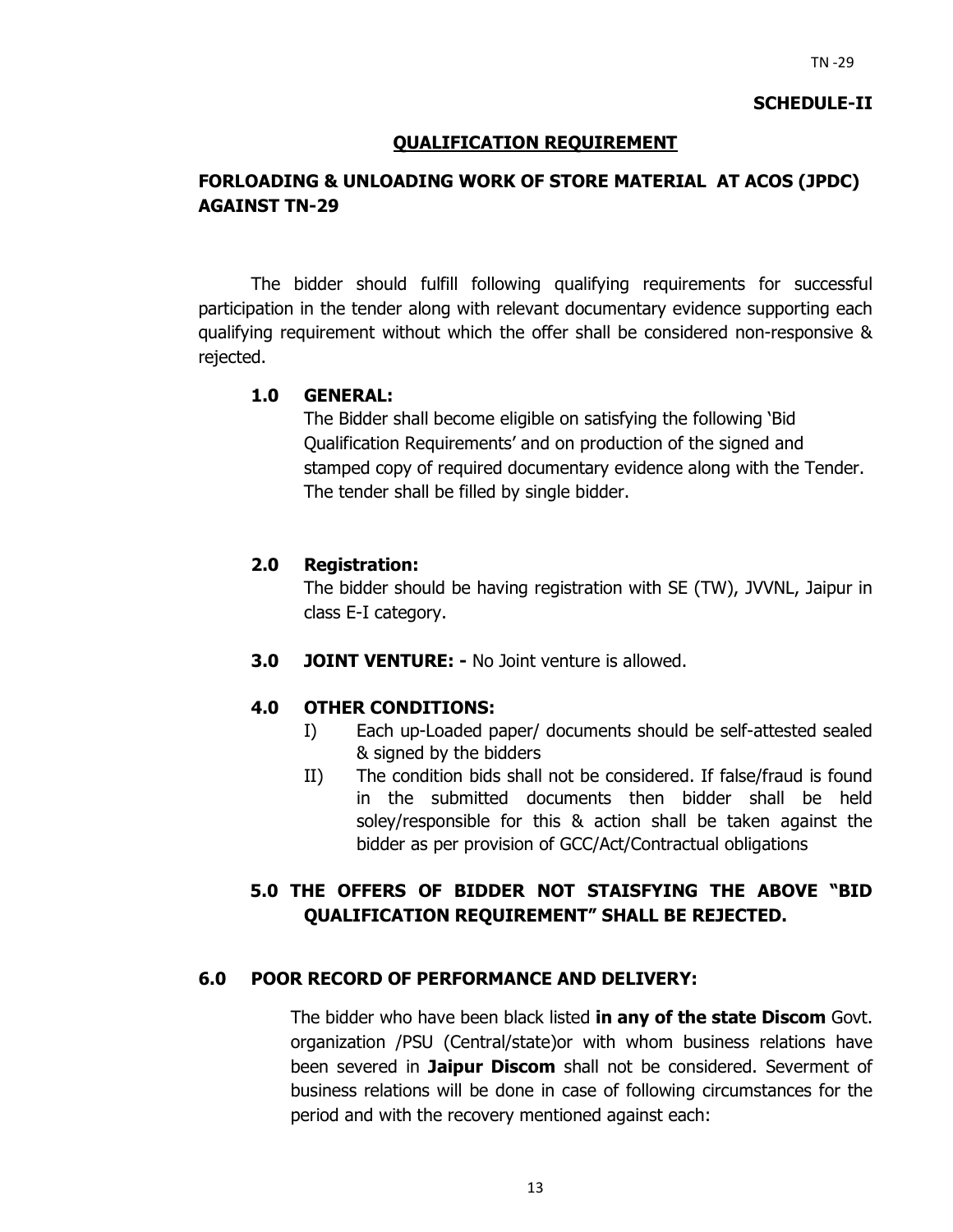| i) When contractor does not Forfeiture of EMD/cancellation of contractor          |  |  |  |  |
|-----------------------------------------------------------------------------------|--|--|--|--|
| accept order awarded on its registration to recover amount of EMD along with      |  |  |  |  |
| accepted price and terms and severment of business relations for three years from |  |  |  |  |
| conditions or does not comply the date of issue of order.                         |  |  |  |  |
| with contractual formalities.                                                     |  |  |  |  |
| ii) When contractor complies                                                      |  |  |  |  |
| with contractual formalities but                                                  |  |  |  |  |
| does not commence works.                                                          |  |  |  |  |
|                                                                                   |  |  |  |  |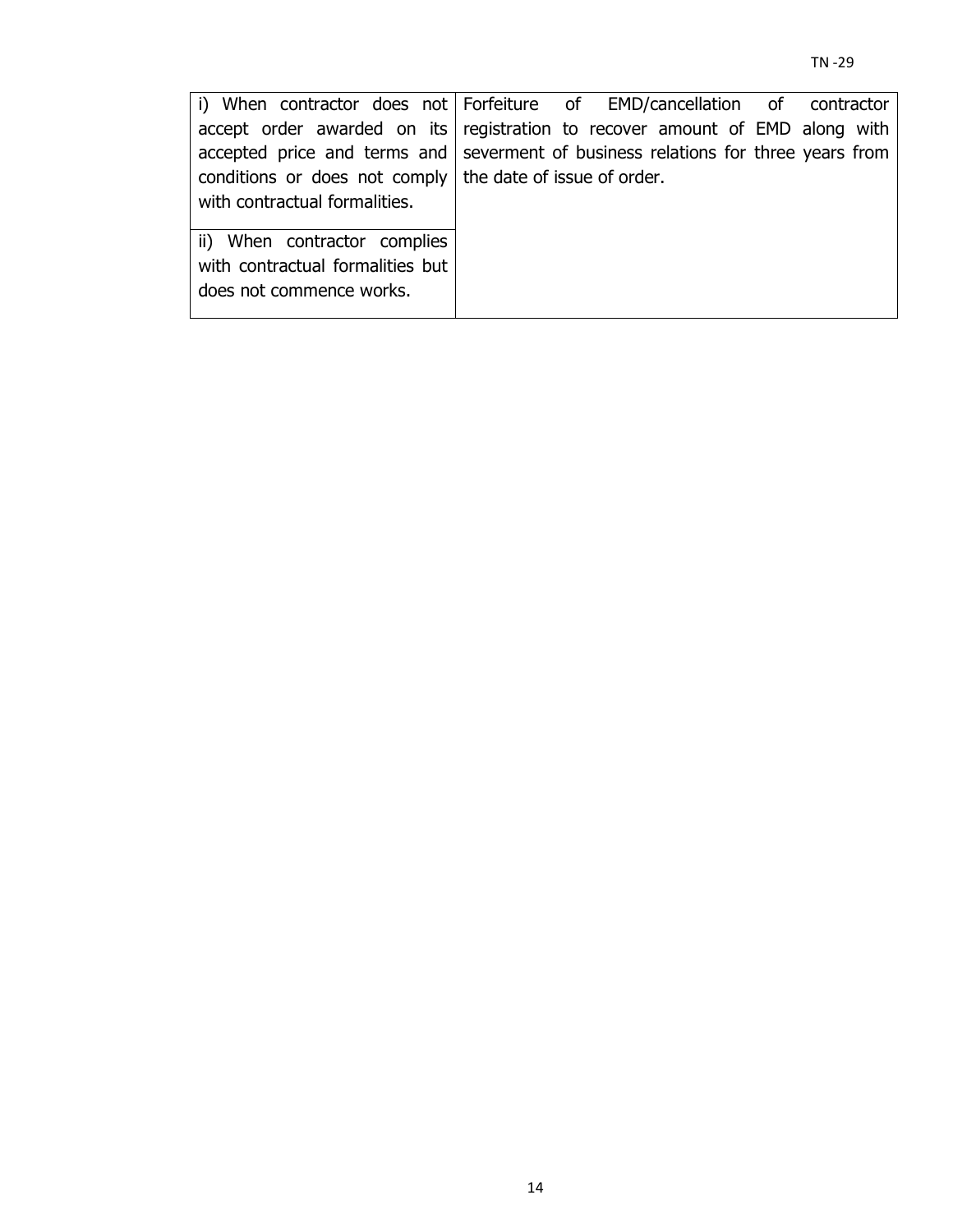#### **Appendix-A**

**The various clauses wherever appearing in the Instructions to Bidders (ITB), General Conditions of Contract (GCC), Technical Specifications, Qualification Requirements, various Schedules etc., are hereby amended to the extent as under:-** 

**1) Wherever EMD and Security Bank Guarantee (SBG), are appearing in the ITB, GCC & other Bidding Documents, same is hereby replaced by BID SECURITY as under:-** 

#### **BID SECURITY**

Bid security shall be 2% **of the estimated value of subject matter ofprocurement put to bid.** In case of Small Scale Industries of Rajasthan itshall be 0.5% of the **quantity offered** for supply and in case of sick industries, other than Small Scale Industries, whose cases are pending with Board of Industrial and Financial Reconstruction, it shall be 1% of the value of bid. Every bidder, if not exempted, participating in the procurement process shall be required to furnish the bid security as specified in the notice inviting bids.

In case SSI unit of Rajasthan quotes the less than the tendered quantity, then they are required to furnish Bid Security @ 0.5% of the estimated value of quantity offered on the basis of estimated unit FOR Destination price mentioned in the bidding documents, failing which bid shall be considered non-responsive.

The Bid Security amount (as applicable) to be paid by Demand Draft/Banker's

Cheque in favour of AO(MM), JVVNL, Jaipur (payable at Jaipur) or Bank Guarantee, in specified format (Appendix-A), of a scheduled bank in favour of Chief Engineer (MM), JVVNL, Jaipur, be deposited in the office of the Accounts Officer (MM), JVVNL, Old Power House Premises, Bani Park, Jaipur-302006 upto 2.00 p.m. upto one WORKING day prior to schedule date of opening of respective bid.

The Micro, Small & Medium Scale Industries of Rajasthan and sick industries,

other than Small Scale Industries, whose cases are pending before the Board of

Industrial and Financial Reconstruction (BIFR) shall furnish self-attested documentary evidence duly attested by Notary to claim the above.

**2) Wherever Performance Bank Guarantee (PBG) and Composite Bank Guarantee (CBG) are appearing in the ITB, GCC & other Bidding Documents, same are hereby replaced by PERFORMANCE SECURITY as under:**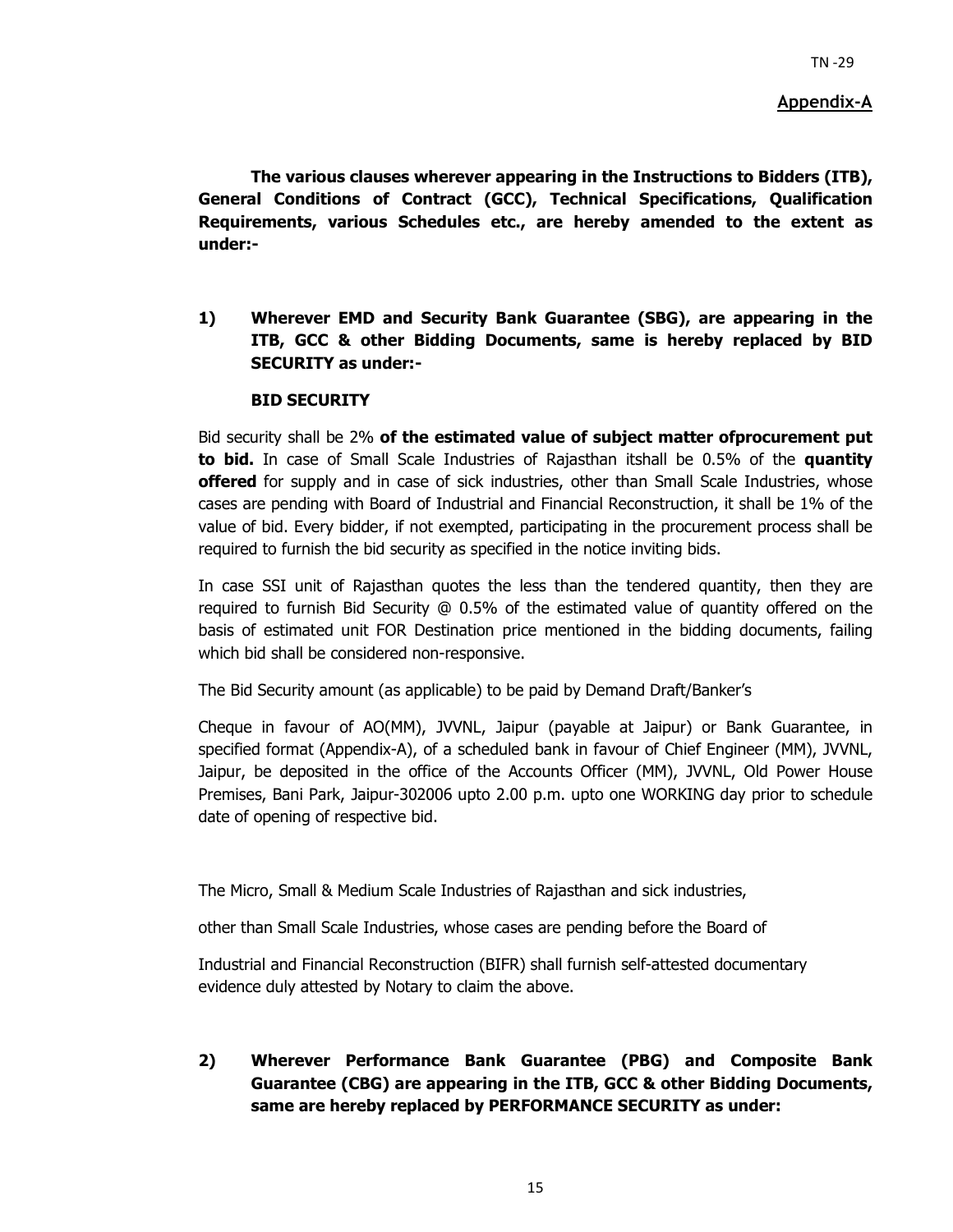#### **PERFORMANCE SECURITY :**

The Performance security wherever appearing in the tender document may be read as under-:

- (a) 2.5%, or as may be specified in the bidding documents, of the amount of supply order in case of procurement of goods and services and 3% of the amount of work order, in case of procurement of works;
- (b) 0.5% of the amount of quantity ordered for supply of goods, in case of Small Scale Industries or MSME units of Rajasthan; and
- (c) 1% of the amount of supply order, in case of sick industries, other than Small Scale Industries, whose cases are pending before the Board of Industrial and Financial Reconstruction (BIFR); and

In case of successful bidder, the amount of bid security may be adjusted in arriving at the amount of the performance security, or refunded if the successful bidder furnishes the full amount of performance security.

## **3) VENDOR REGISTRATION**

**The relaxation/exemption given to the registered vendors of the Nigam in respect of EMD/SBG, wherever appearing in the ITB, GCC & other Bidding documents, are hereby WITHDRAWN.** 

**4) The indirect taxes i.e. Excise Duty, Service Tax, VAT/CST, Entry Tax etc. mentioned in G.C.C., may now be read as G.S.T.** 

## **5) The clause No. 1.43 of General Conditions of Contract has been amended to the extent as under:**

"1.43 Payment shall be due and payable by the purchaser in accordance with the provision of the contract within a reasonable period from the date of receipt of each invoice by the contractor / supplier duly supported by a certificate of the Engineer. The purchaser will take all possible effort to make payment to the contractor/ supplier generally on **45th day** after receipt of duly verified challans/ receipts/ bill in the office of paying authority (Sr. Accounts Officer (CPC)/ Concerned Circle Accounts Officer) and completion of contractual formalities. **But in case of delay in payment the**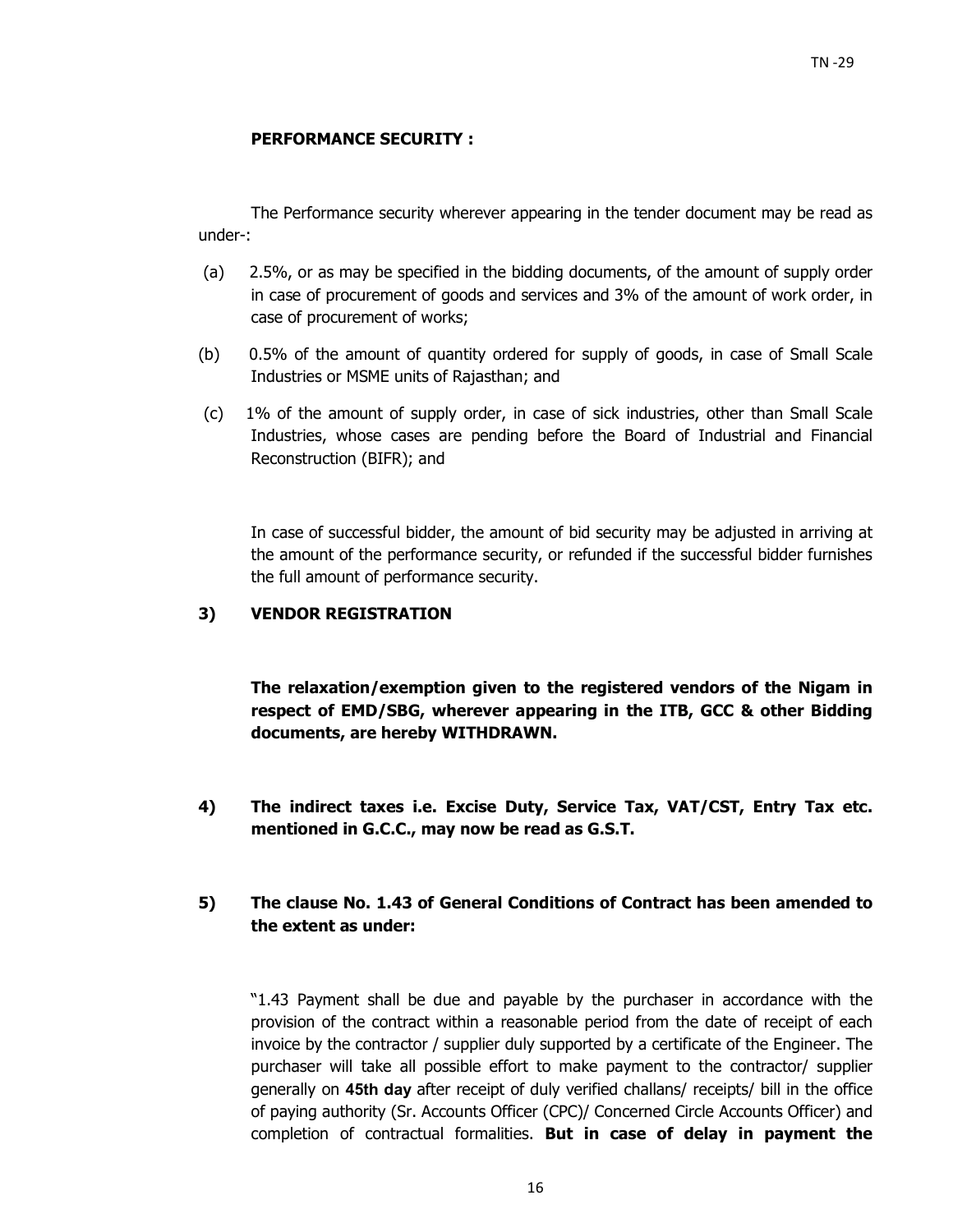## **purchaser shall not be liable to pay any interest on the outstanding amount to the contractor/supplier."**

- **6)** The GST will be charge extra at the prevailing rate on all the settlement fees as applicable and amended time to time.
- **7) Addendum in the provision of Instruction to bidder (ITB) in the clause No. 1.12.2 for quantity allocation as per award criteria of purchase manual in accordance to the clause no. 74 of RTPP rules:**

## **1.12.2(A) for quantity allocation**

## **(i) Trial order under Para No. 22.17 (a) & (b) of purchase manual**

(a) Any bidder located within or outside the state of Rajasthan has participated for the first time in a particular Discom & meeting minimum qualification requirement and has supplied the tendered material/or of higher rating in other utility shall be treated as an old supplier. Rajasthan's firms although supplied in past but not meeting minimum quantity supplied criterion including altogether new units which have not supplied any quantity but having adequate & required manufacturing and testing facility and technical know-how of the tendered material shall be considered as new firms and would be eligible for trial order only. In case of supply made to the licensed power utility out side India, the C.A. certificate furnished by firm shall be considered.

**Note:** - The material supplied and accepted for same/higher rating for turnkey project(s) to a licensed power utility/Govt. shall be considered for the purpose of evaluating criteria. The certificate given by C.A. shall indicate above quantity separately.

(b) (i) The trial order for a particular item shall not generally exceed 10 % of the total quantity considered for placement of order. This ceiling may, however, be relaxed by the corporate level purchase committee up to the extent of 30 %, to take the advantage of lower price where situation of differential prices offering is arising.

(ii) The capacity & capability assessment of a bidder located outside state of Rajasthan who otherwise qualifies but is participating for the first time shall not be carried out.

Similarly, For the tendered item(s) where the valid BIS license is an essential qualification requirement and the bidder possesses the valid BIS but new to the utility. The capacity/capability assessment of such a bidder shall also not be carried out.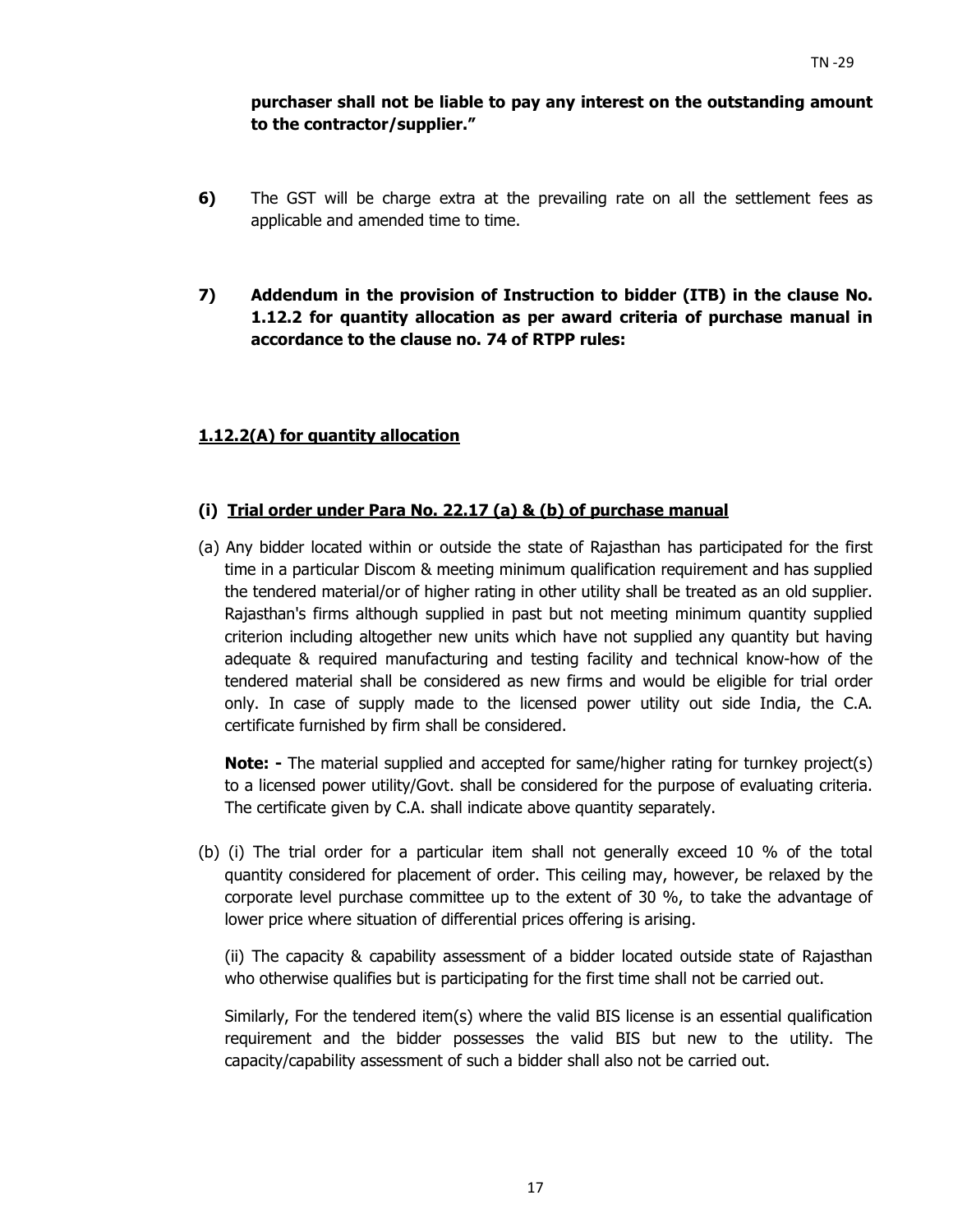### **(ii) Award criteria under Para No. 10.2 (iii) of purchase manual**

(a) In case of distribution transformers of rating 40 KVA and below, LT cables & conductors and fabricated steel items, order quantity may be distributed in the following manner: -

| 20% to L1 |
|-----------|
| 15% to L2 |
| 10% to L3 |
| 05% to L4 |

50% to be distributed equally among other firms subject to the condition that not more than 5% of the quantity to be purchased will be allotted to any one of such firms. The balance, if any will be distributed in the same proportion as indicated above among the first four firms.

(b) In case of other items except poles, order quantity may be distributed in the following manner:

| 40% to L1 |
|-----------|
| 20% to L2 |
| 10% to L3 |
| 06% to L4 |

The balance quantity may be equally distributed among other firms subject to the condition that not more than 4% of the quantity to be purchased will be allotted to any such firm. The balance, if any, will be distributed in the same proportion as indicted above the first four firms.

- (c) In case of poles, the order may be awarded on the basis of landed cost (material and transportation taken together). The allocation of quantity location/destination wise may be made among the eligible firms in equal proportion as far as possible.
- **8)** The purchaser reserves the right for reducing the quantity indicated in the Bid Document at the time of placing the order, looking to the existing requirement & availability at that time.
- **9)** A Bidder debarred under section 46 of the RTPP Act shall not be eligible to participate in any procurement process undertaken by ‐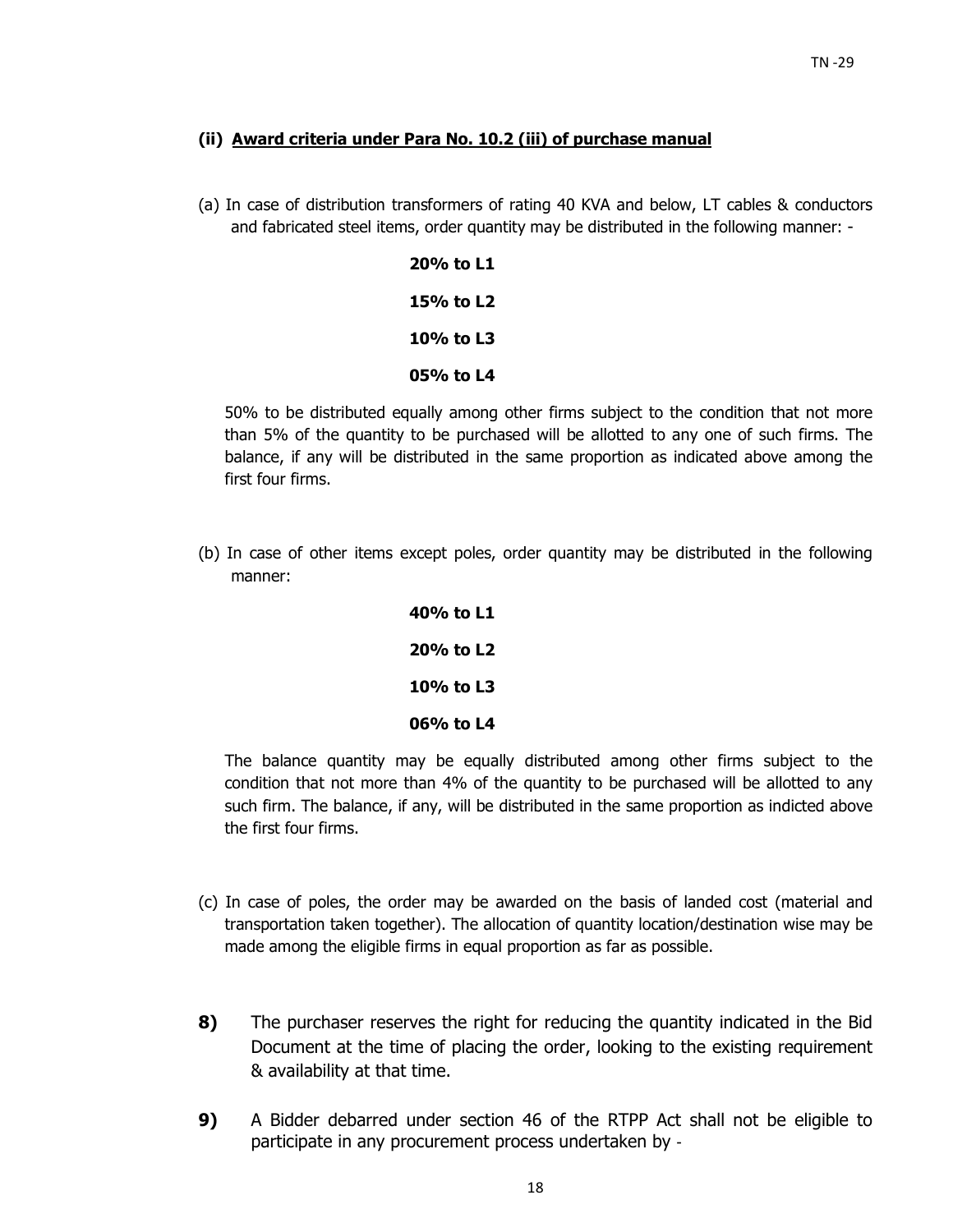- (a) any Procuring Entity, if debarred by the State Government; and
- (b) a Procuring Entity if debarred by such procuring Entity.
- **10)** The contract agreement must be submitted to the purchasing authority within 15 days of receipt of Purchase Order.

#### **11) APPEAL:**

i. If any Bidder or prospective bidder is aggrieved that any decision, action or omission of the procuring entity is in contravention to the provisions of this Act or the rules or guidelines issued there under, he may file 1st & 2nd appeal under section 38 of RTPP Act-2012 to the following appeal authorities **within a period of ten days from the date of such decision or action, omission, as the case may be, clearly giving the** 

| Sr.           | Type of Appeal                                                              | Name & Designation of appellate authority                                                      |
|---------------|-----------------------------------------------------------------------------|------------------------------------------------------------------------------------------------|
| 1             | First appeal                                                                |                                                                                                |
|               | 0f<br>purchase<br>Cases<br>a) For<br>Corporate Level Purchase<br>Committee. | Chairman & Managing Director, Rajasthan<br>Vidyut Utpadan Nigam Ltd, Vidyut Bhawan,<br>Jaipur. |
|               | <b>of</b><br>purchase<br>b) For<br>cases<br>Zonal/CE Level                  | Director, Jaipur<br>Vidyut<br>Vitran<br>Managing<br>Nigam Limited, Vidyut Bhawan, Jaipur.      |
|               | c) For purchase cases upto Circle<br>Level)                                 | The Zonal Chief Engineer, Jaipur<br>Vidyut<br>Vitran Nigam Limited                             |
| $\mathcal{P}$ | Second appeal                                                               | <b>of</b><br>Government<br>Department,<br>Energy<br>Rajasthan                                  |

#### **specific ground or grounds on which he feels aggrieved:**

- ii) The form of appeal shall be as per Rule 83 of RTPP Rules, 2013 and memorandum of appeal shall be filled as per form-1 as prescribed under RTPP Rules, 2013. Fee for appeal: - Subject to rule 84 of the RTTP Rule 2013 the fee shall be as under: a. For First Appeal:- Rs. 2,500/- (Rupees Two Thousand Five Hundred Only)+GST.
	- b. For Second Appeal:- Rs. 10,000/- (Rupees Ten Thousand Only)+GST.
- iii) It is further intimated that the fee shall be paid in the form of Demand Draft of Bankers Cheque of a Scheduled Bank payable in the name of Accounts Officer (MM), JVVNL, Jaipur.
- iv) Provided that after the declaration of a Bidder as successful the appeal may be filed only by a Bidder who has participated in procurement proceedings: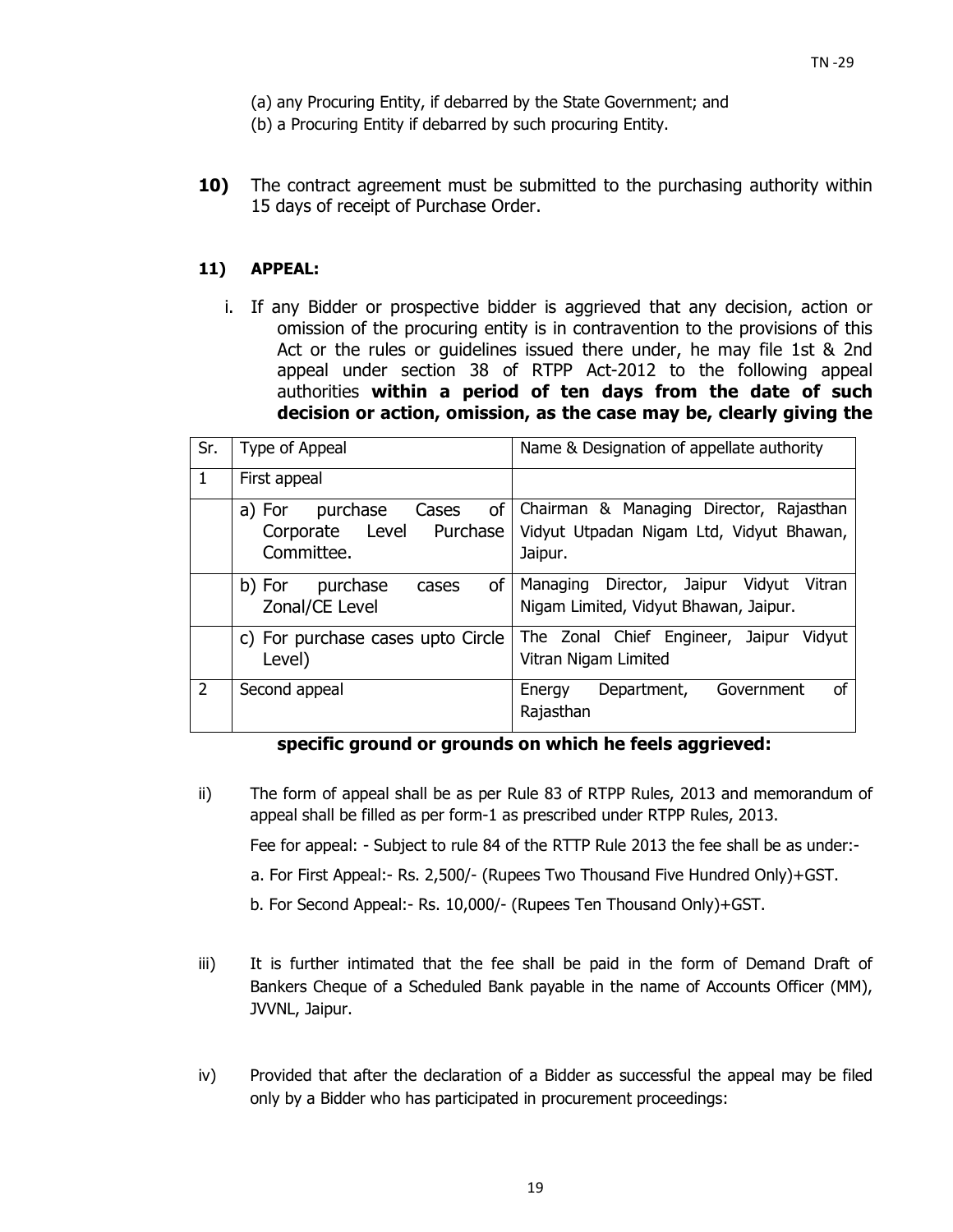- v) Provided further that in case a Procuring Entity evaluates the Technical Bids before the opening of the Financial Bids, an appeal related to the matter of Financial Bids may be filed only by a Bidder whose Technical Bid is found to be acceptable.
- vi) The officer to whom an appeal is filed under para (1) shall deal with the appeal as expeditiously as possible and shall endeavour to dispose it of within thirty days from the date of the appeal.
- vii) If the officer designated under para (1) fails to dispose of the appeal filed within the period specified in para (2), or if the Bidder or prospective bidder or the Procuring Entity is aggrieved by the order passed by the First Appellate Authority, the Bidder or prospective bidder or the Procuring Entity, as the case may be, may file a second appeal to Second Appellate Authority specified in the Bidding Document in this behalf within fifteen days from the expiry of the period specified in para (2) or of the date of receipt of the order passed by the First Appellate Authority, as the case may be.
- **12.** The bidders should be qualified, not be insolvent, not be in receivership, not be bankrupt or being wound up, should not have affairs administered by a court or a judicial officers, should not have business activities suspended, should not be blacklisted or debarred by any utility/ government agency, should not have a conflict of interest.

----------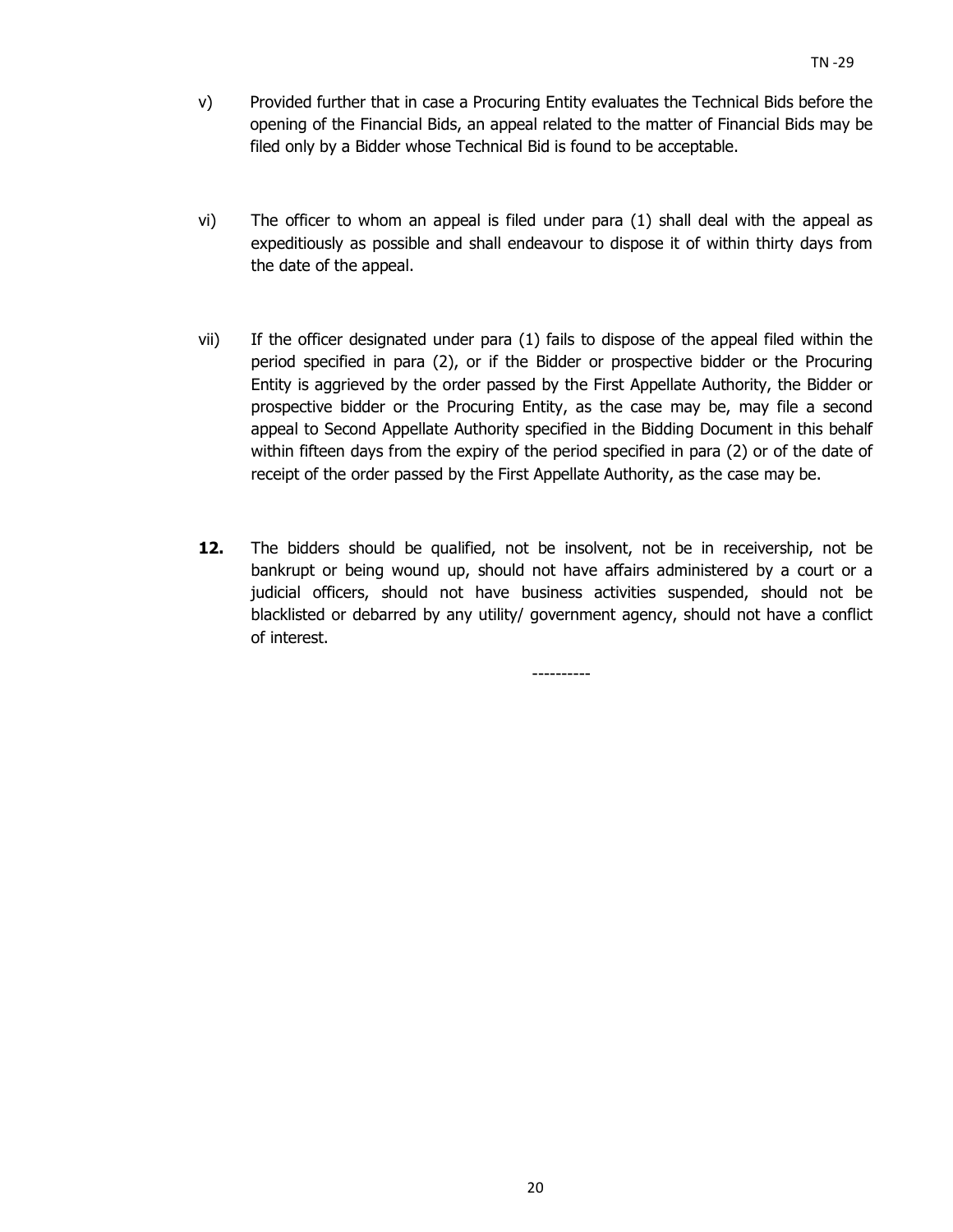#### **Appendix-B**

#### **PERFORMA OF BANK GUARANTEE FOR BID SECURITY**

(Bank Guarantee in lieu of Bid security on non-judicial Stamp Paper of Rajasthan State of 0.25% of the B.G value or Rs. 25,000/- , whichever is less)

To,

The Chief Engineer (MM),

\_\_\_\_\_\_\_\_\_\_\_\_\_\_\_.

Jaipur Vidyut Vitran Nigam Ltd.,Jaipur

1. Whereas ……………………..(name of the Bidder) (hereinafter called "the Bidder") has submitted its bid dated………….(date of submission of bid) for ………..………..(name of contract/ Name of the material with Bid no.)(hereinafter called " the Bid").

2. KNOW ALL PEOPLE by these presents that WE……………..(name of bank) of ……………..(name of country), having our registered office at………………….. (addresses of bank) (hereinafter called "the Bank"), are bound unto………………….. (name of Purchaser) (hereinafter called " the Purchaser") in the sum of Rs.\*\_\_\_\_\_\_\_\_\_\_\_ for which payment well and truly to be made to the said Purchaser, the Bank binds itself, its successors, and assigns by these presents. Sealed with the Common Seal of the said Bank this ……………day of ……………20…………

3. THE CONDITIONS of this obligation are:

(i) If the Bidder withdraws its Bid during the period of bid validity specified by the Bidder in the Bid Form; or

(ii)If the bidder refuses to accept the correction of error in his Bid; or

(iii)If the Bidder, having been notified of the acceptance of its Bid by the purchaser during the period of bid validity:

- (a) Fails or refuses to execute the Contract Agreement within the time specified in purchase/work order, if required, or
- (b) Fails or refuses to furnish the performance security within the time specified in purchase/work order in accordance with the GCC, or
- (c) Fails to commence supply of goods or services or execute work as per purchase/work order within time specified.

(iv) If the bidder breaches any provision of the Code of Integrity specified in the RTPP Act and Chapter VI of the RTPP Rules.

4. We undertake to pay to the purchaser up to the above amount upon receipt of its first written demand, without the purchaser having to substantiate its demand, provided that in its demand the Purchaser will note that the amount claimed by it is due to it owing to the occurrence of one or all of the three conditions specifying the occurred condition or conditions.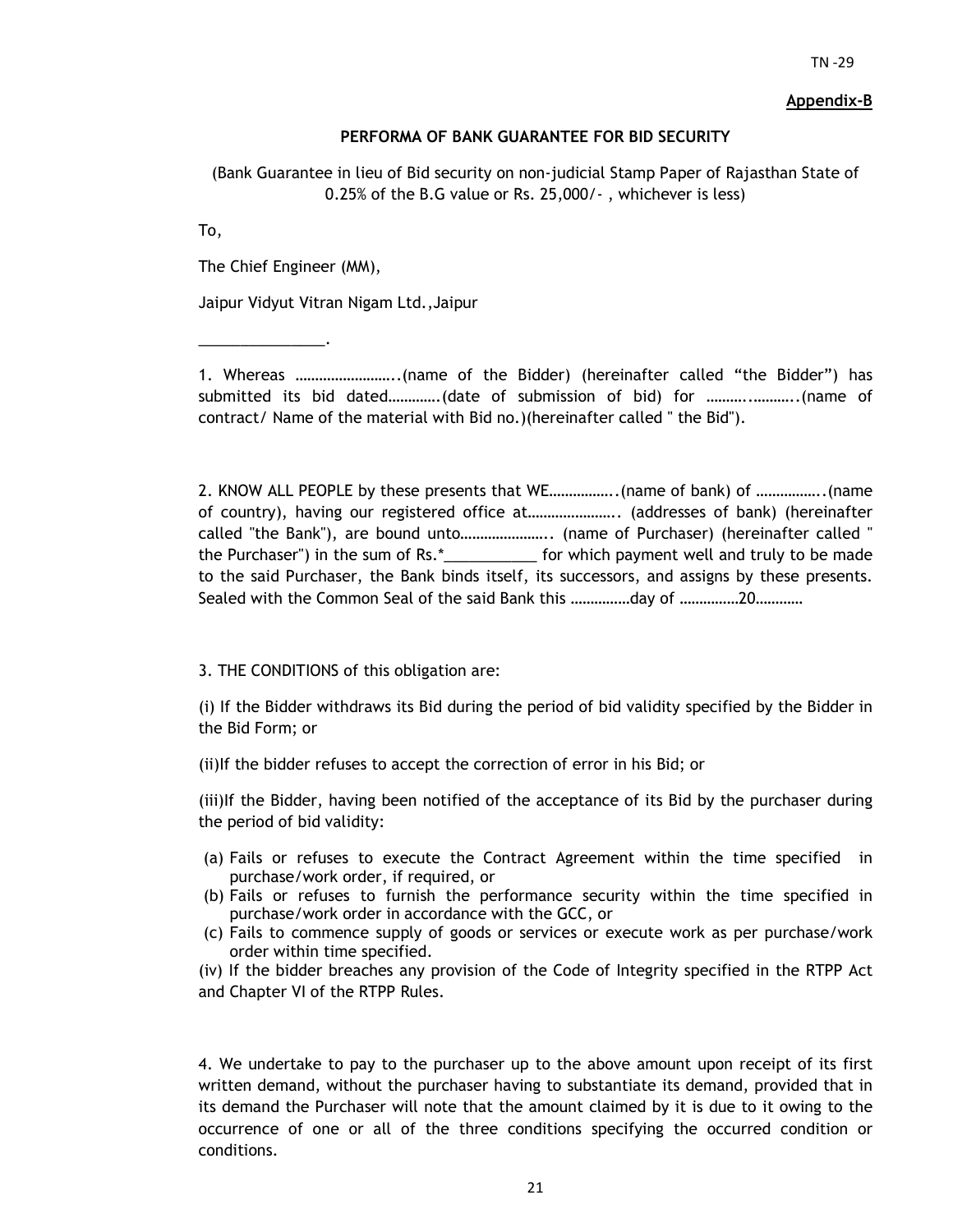5.The decision of the CHIEF ENGINEER (MM), JAIPUR VIDYUT VITRAN NIGAM LIMITED, JAIPUR shall be final whether breach has been committed on the right to demand the amount of guarantee from us which has accrued to the purchaser.

6. This guarantee shall not cease or determine, if the purchaser grants time or indulgence or vary the terms of the contract with the Contractor or without our consent or knowledge.

7. The guarantee herein contained shall not be affected by any change in the constitution of the Contractor.

8. We……………………further undertake not to revoke this guarantee during its currency except with the previous consent of the CHIEF ENGINEER (MM),JAIPUR VIDYUT VITRAN NIGAM LIMITED, JAIPUR.

9. All disputes arising under the said guarantee between the Bank and the Nigam or between the Contractor and the Nigam pertaining to the guarantee, shall be subject to the jurisdiction of Courts in Jaipur, Rajasthan alone.

10. This guarantee will remain in force up to and including one hundred eighty (180) days after the date of the opening of bids, i.e. up to ………………., with a further grace period of Ninety (90 ) days and any demand in respect thereof should reach the Bank not later than the above date.

Yours faithfully,

Bankers (EXECUTENT)

Signed by the above named Bank in presence of:-

(Signature with full Name and Address)

Witness :

2.\_\_\_\_\_\_\_\_\_\_\_\_\_\_\_\_\_\_\_

Attested by Notary Public, First Class Magistrate or directly confirmed by the executing bank.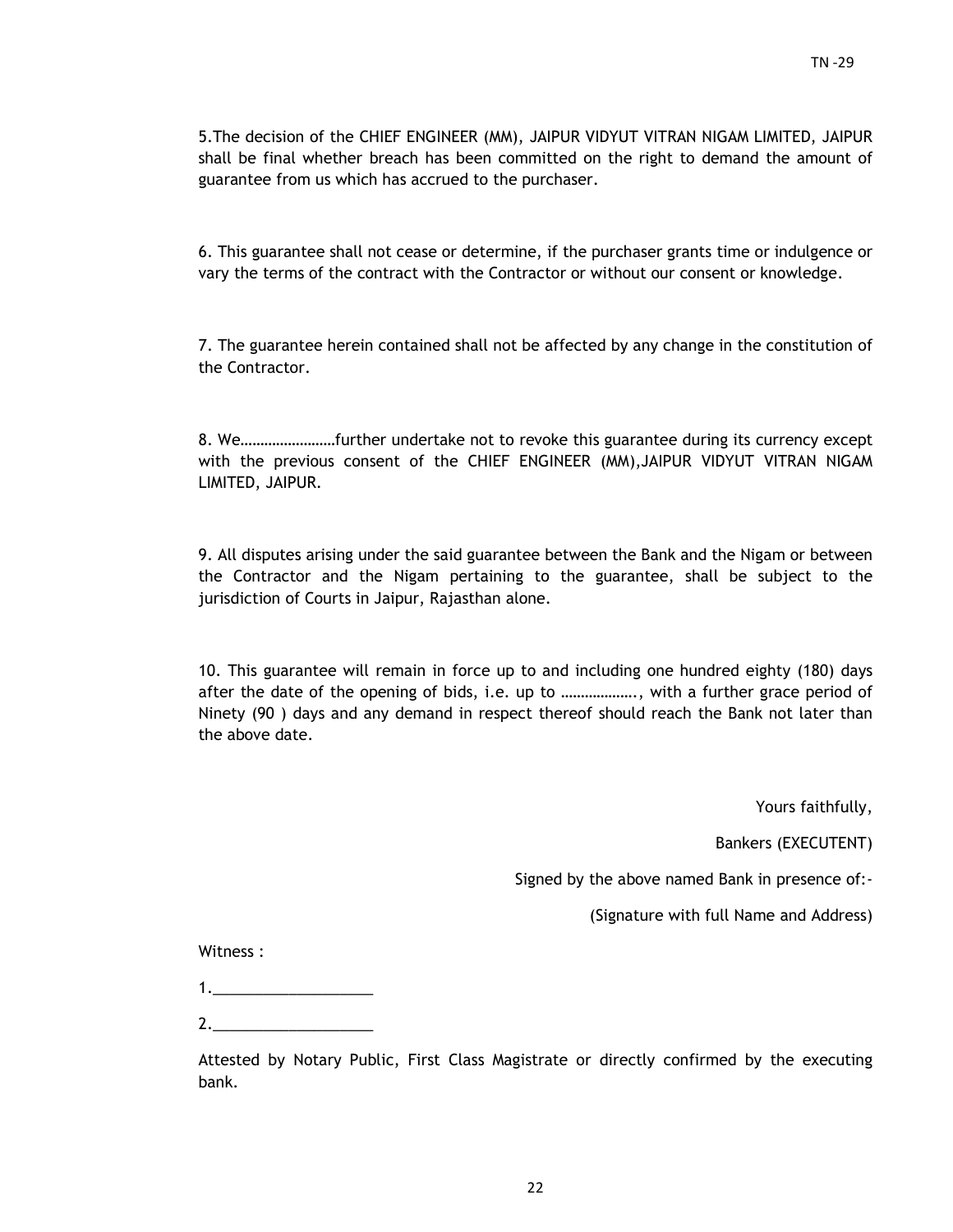\* The Bidder should insert the amount of the guarantee in words and figures denominated in the currency of bid.

Note1 :- In case the bid is submitted by a Joint Venture, the Bid Bank guarantee shall be in the name of Lead partner or in the name of joint venture partners submitting the Bid covering all the partners of the joint venture.

-------------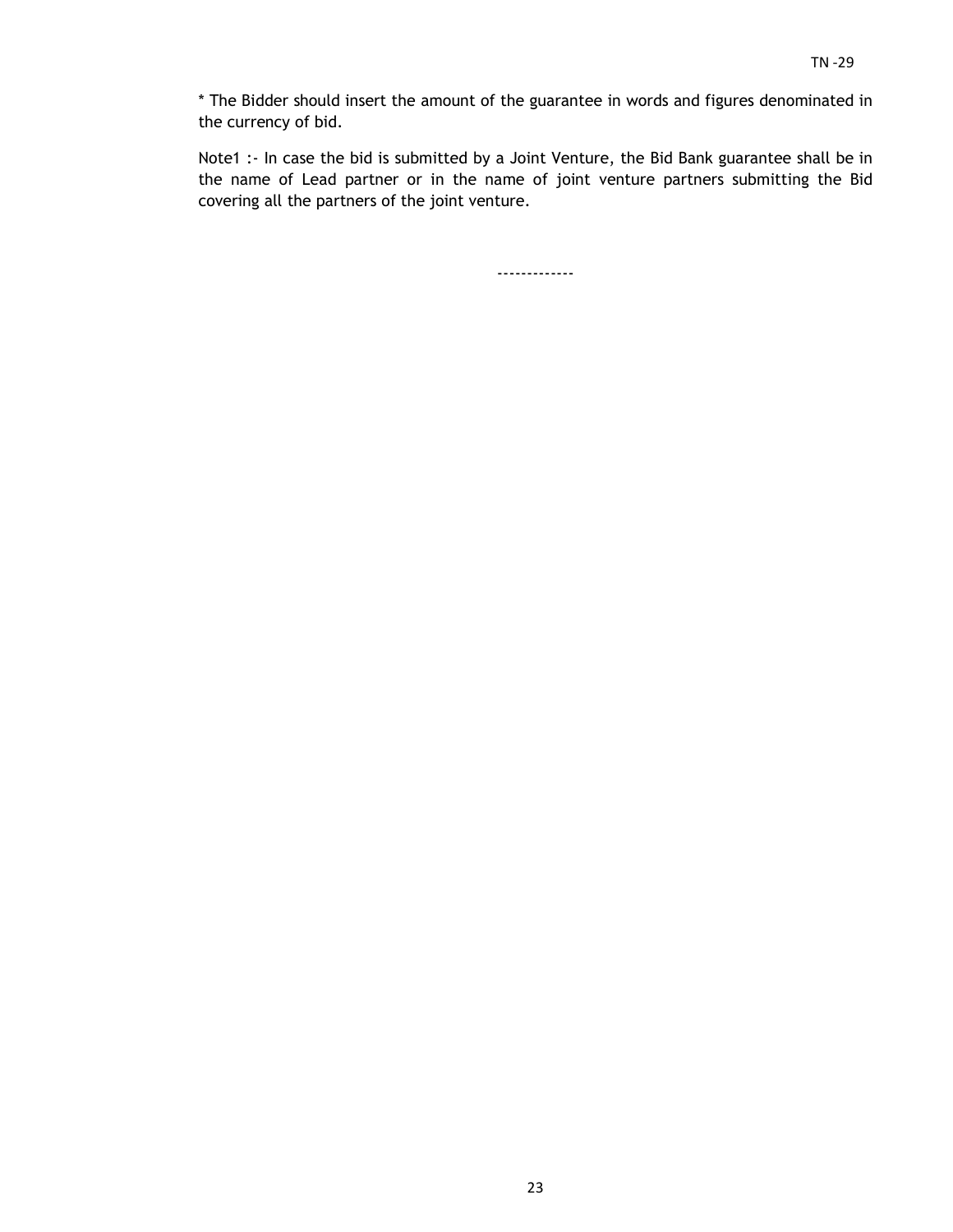## **APPENDIX-C**

# **JAIPUR VIDYUT VITARAN NIGAM LIMITED OFFICE OF THE SUPERINTENDING ENGINEER (I&S) OLD POWER HOUSE PREMISES, BANI PARK, JAIPUR -06**

 $TN - 29$ 

## **DETAILS OF BANK FOR RTGS**

#### **FOR FURNISHING BID SECURITY/BANK GUARANTEE**

| 1. | Account No.                                            | 51093320896           |
|----|--------------------------------------------------------|-----------------------|
| 2. | Account Holder Name                                    | Accounts Officer (MM) |
| 3. | Bank Name & Branch                                     | State Bank of India   |
|    |                                                        | Collectorate Branch,  |
|    |                                                        | Jaipur (Rajasthan)    |
| 4. | <b>IFS Code</b>                                        | SBIN0031026           |
| 5. | Phone No. of Sr. Accounts<br>Officer (MM) JVVNL Jaipur | 0141-2202608          |
|    |                                                        |                       |
| 6. | Email ID of Sr. Accounts Officer<br>(MM) JVVNL Jaipur  | sr_aomm@yahoo.com     |

#### GSTIN of JVVNL : 08AABCJ6373K1Z7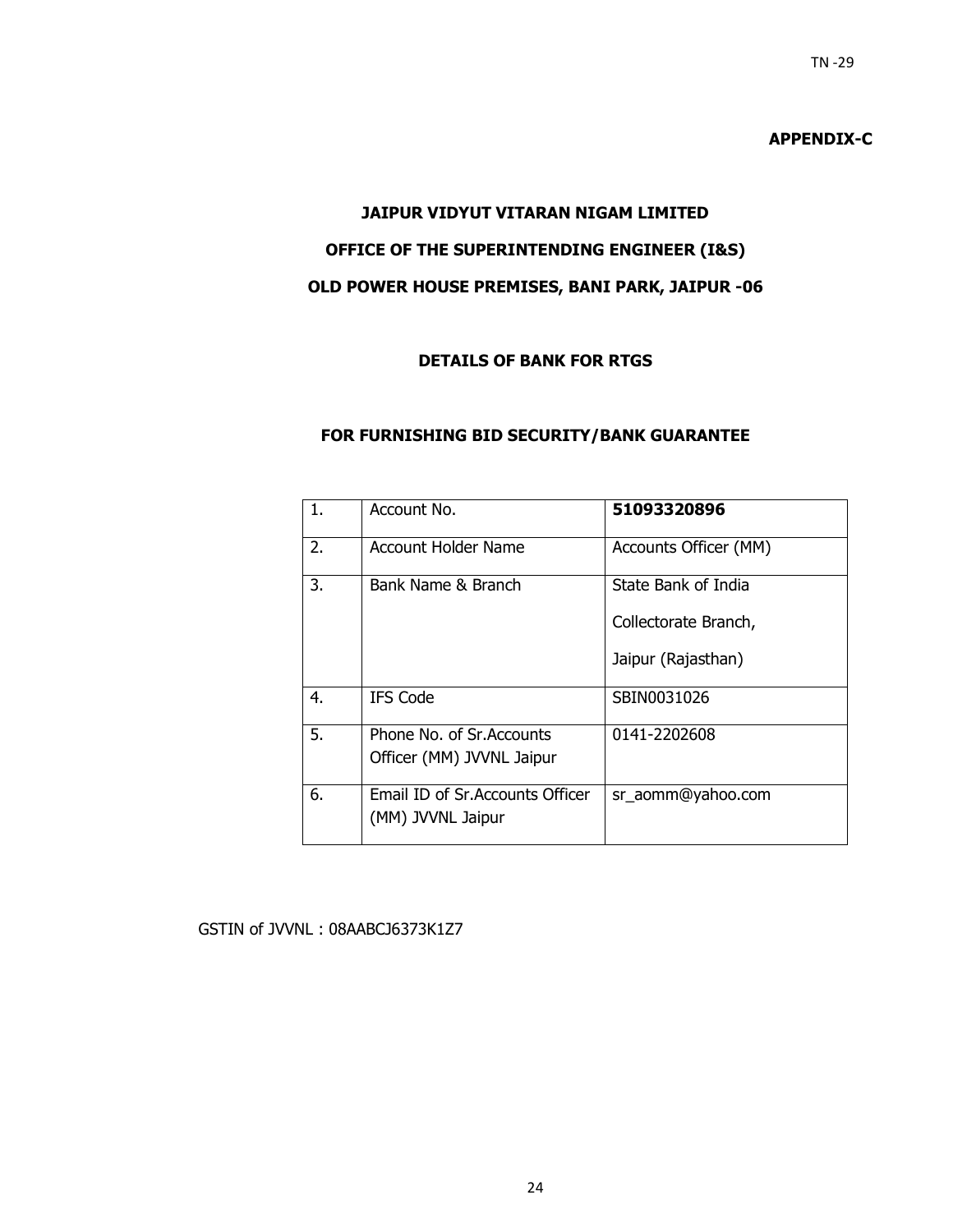#### **APPENDIX-D**

#### **Format of Affidavit for MSME Unit**

(On Non-Judicial Stamp Paper of Rs. 100/- attested by Notary Public/ First Class Magistrate)

|                | S/O |                                  | Aged | Years |
|----------------|-----|----------------------------------|------|-------|
| residing at    |     | Proprietor/ Partner/ Director of |      |       |
| M/s            |     | do hereby solemnly affirm and    |      |       |
| declare that:- |     |                                  |      |       |

- (a) My/ our above noted enterprise M/s  $\blacksquare$ issued acknowledgement of Entrepreneurial Memorandum Part-II by the District Industries Center, \_\_\_\_\_\_\_\_\_\_\_\_\_\_\_\_\_\_\_. The acknowledgement No. is \_ dated and has been issued for manufacture of following items:-(i) (ii) (iii) (iv)
- (b) My/ our above noted acknowledgement of Entrepreneurial Memorandum Part-II has not been cancelled or withdrawn by the Industries Department and that the enterprise is regularly manufacturing the above items.
- (c) My/our enterprise is having all the requisite plant and machinery and is fully equipped to manufacture the above noted items.
- (d) The present status of the firm is as per acknowledgment of Entrepreneurial Memorandum Part-II issued on the date of District Industries Center, \_\_\_\_\_\_\_\_\_\_.
- 

Place **Proprietor/** Director/ Director/ Director/ Director/ Director/ Director/ Director/ Director/ Director/ Director/ Director/ Director/ Director/ Director/ Director/ Director/ Director/ Director/ Director/ Director/ Di

Authorized Signatory with Stamp and Date

#### **VERIFICATION**

|                                                                                            | S/O | <u> 1980 - John Stein, amerikansk politiker</u> | $A$ qed $\_\_$                   | Years |
|--------------------------------------------------------------------------------------------|-----|-------------------------------------------------|----------------------------------|-------|
| residing at                                                                                |     |                                                 | Proprietor/ Partner/ Director of |       |
| M/s                                                                                        |     |                                                 | verify and confirm that the      |       |
| contents at (a), (b), (c) & (d) above are true and correct to the best of my knowledge and |     |                                                 |                                  |       |
| nothing has been concealed therein. So, help me God.                                       |     |                                                 |                                  |       |

#### **DEPONENT**

25 -----------------------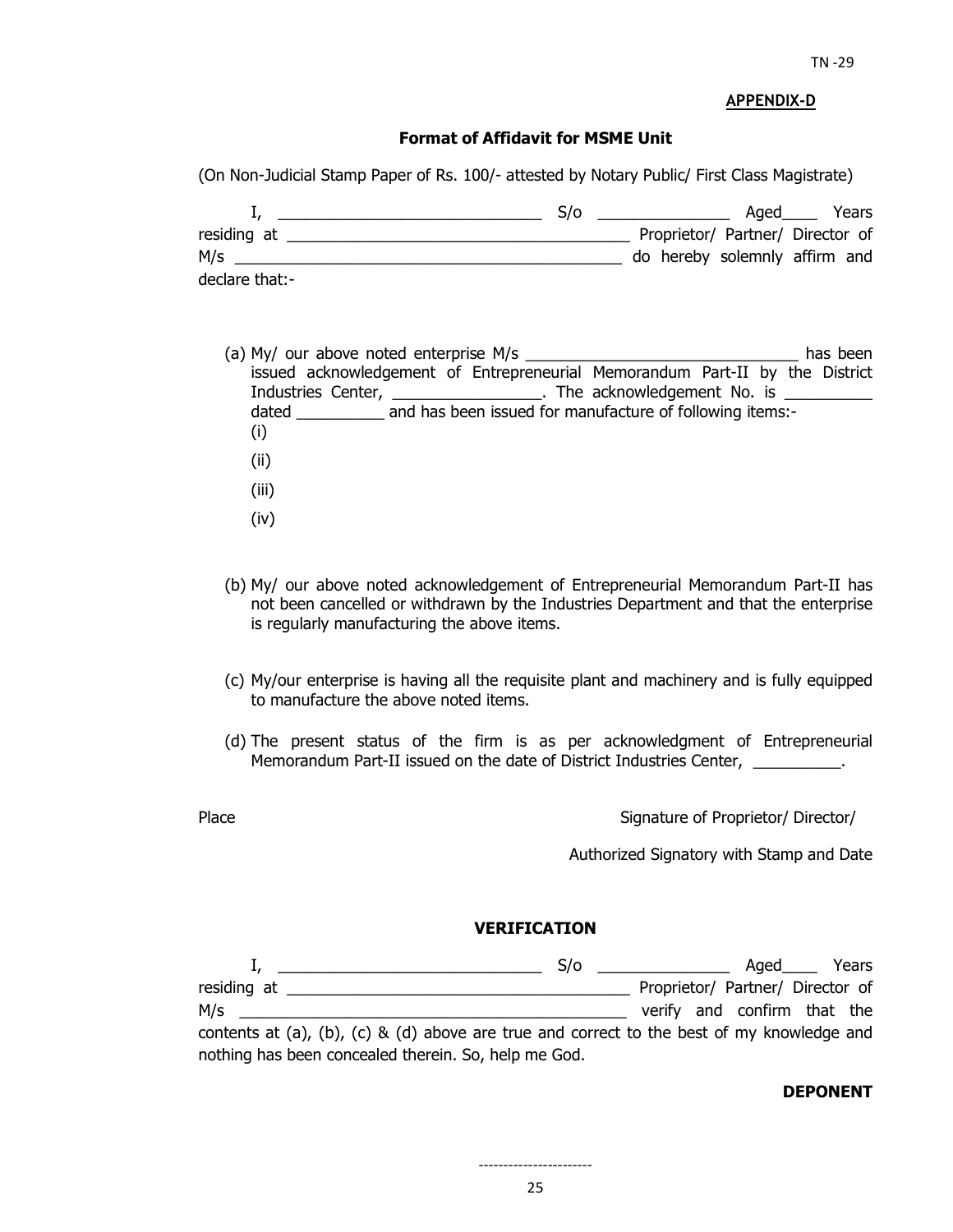### **Declaration by the Bidder**

 In relation to my/ our bid submitted to SE (I&S) For procurement of in response to their notice inviting bids under TN-I/We hereby declare under section 7 of Rajasthan Transparency in Public Procurement Act, 2012, that : -

- 1. I/We possess the necessary professional, technical, financial and managerial resources and competence required by the bidding document issued by the procuring entity.
- 2. I/We have fulfilled my/ our obligation to pay such of the taxes payable to the Union and the State Government or any local authority as specified in the bidding document.
- 3. I/We are not insolvent, in receivership, bankrupt or being wound up, not have my/ our affairs administered by a court or a judicial officer, not have my/ our business activities suspended and not the subject of legal proceeding for any of the foregoing reasons.
- 4. I/We do not have, and our directors and officers not have, been convicted of any criminal offence related to my/ our professional conduct or the making of false statements or misrepresentations as to my/ our qualifications to enter into a procurement contract within a period of three years preceding the commencement of this procurement process, or not have been otherwise disqualified pursuant to debarment proceedings.
- 5. I/We do not have a conflict of interest as specified in the Act, Rules and the bidding document, which materially affects fair competition.

Date : Signature of bidder

Place : Name : Name : Name : Name : Name : Name : Name : Name : Name : Name : Name : Name : Name : Name :  $\mathbb{R}^2$ 

Designation :

Address :

**\_\_\_\_\_\_\_\_\_\_\_\_\_\_\_\_\_\_\_**